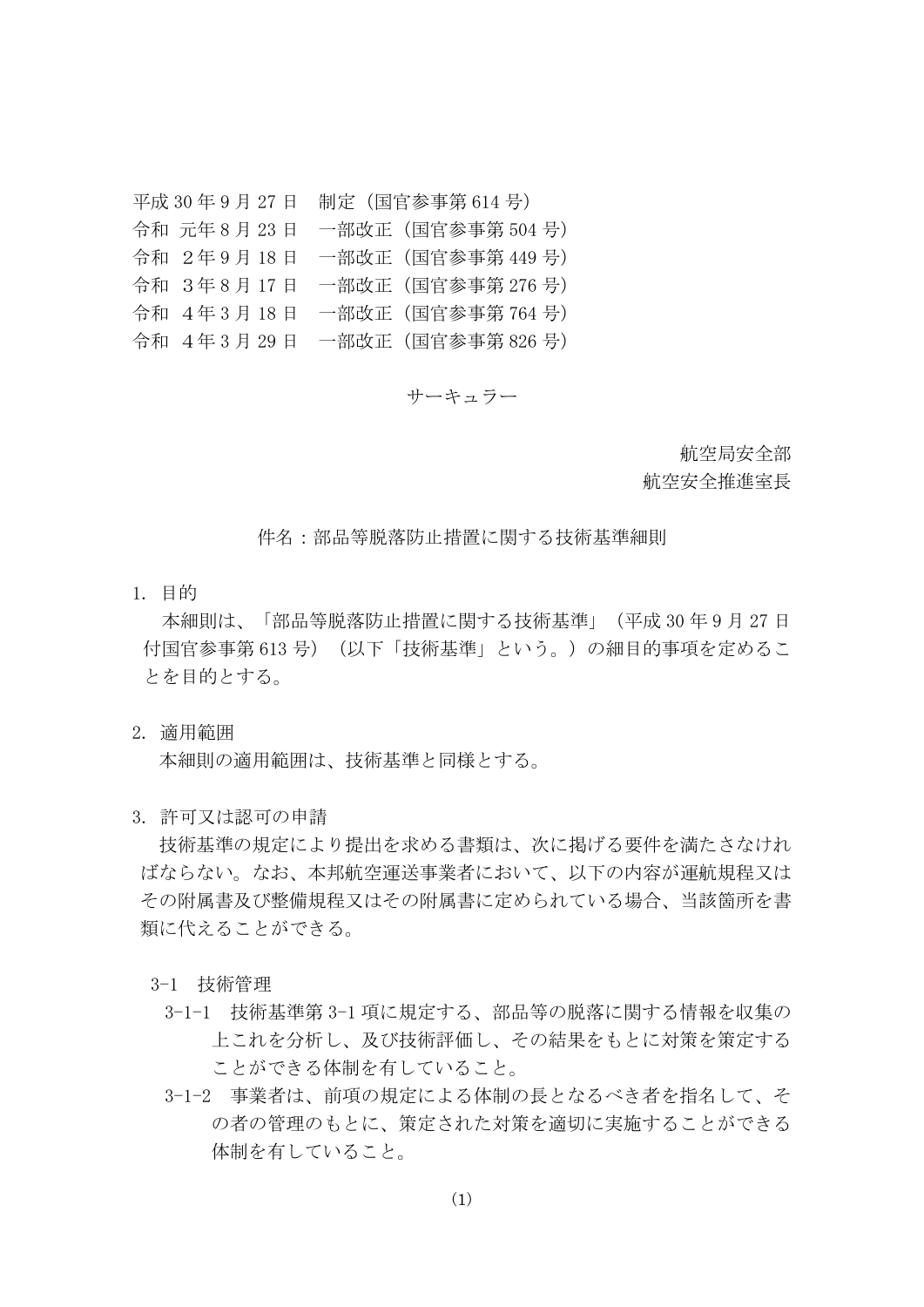- 3-1-3 該当する場合、委託先に対しても第 3-1-1 項の規定による対策の実 施を指示するために必要な事項が定められていること。
- 3-2 技術的措置
	- 3-2-1 部品等の脱落の防止に資する技術的資料の採用
		- 3-2-1-1 技術基準第 3-2-1 項に規定する採用しなければならない機体及 び装備品等の製造者が発行する部品等の脱落の防止に有効である と認められる技術的資料は、別添 A-1 から A-6 までに掲げるもの とし、最新のものに従うこと。ただし、機体及び装備品等の製造者 が同等以上の対策が講じられると認めた場合にあっては、この限 りではない。
		- 3-2-1-2 前項に規定する技術的資料のほか、部品等の脱落の防止に有効 な対策と考えられる技術的資料については、積極的にこれを実施 するよう努めなければならない。
		- 3-2-1-3 第 3-2-1-1 項に規定する技術的資料のほか、発動機のケースを 破片が貫通し、又は発動機の内部において大規模な破損が生じる ような発動機の破損については、破損した部品が脱落し地上又は 水上の人又は物件の安全が損なわれるおそれがあるため、部品等 脱落防止措置を要するものとして発動機に関する技術的資料を採 用するよう努めなければならない。
	- 3-2-2 その他の対策
		- 3-2-2-1 別添 A-1 から A-6 までに掲げる部品等の脱落の防止に有効な対 策のほか、別添 B に掲げる対策を実施すること。ただし、航空局 安全部航空安全推進室長又は担当の地方航空局保安部運航課長及 び先任整備審査官が同等以上の対策が講じられると認める場合に あっては、この限りではない。

なお、前項に掲げるもののほか、部品等脱落防止の取り組みにつ いては、部品脱落が発生した部位や着氷が発生しやすい部位につ いて独自に検討及び評価を行い、その結果をもとに対策(点検整備 等)を策定し実施するとともに、当該対策について他の事業者にも 有効と判断し得るものについては、航空局に対して情報提供する よう努めなければならない。

3-2-2-2 実際に部品脱落が発生した場合については、脱落した部品が次 の表に掲げるカテゴリーⅠ又はⅡに相当するものにあっては事案 ごとに検討及び評価を行うこと。ただし、脱落した部品がこれら以 外の部品(次の表に掲げるカテゴリーⅢに相当するもの)の場合に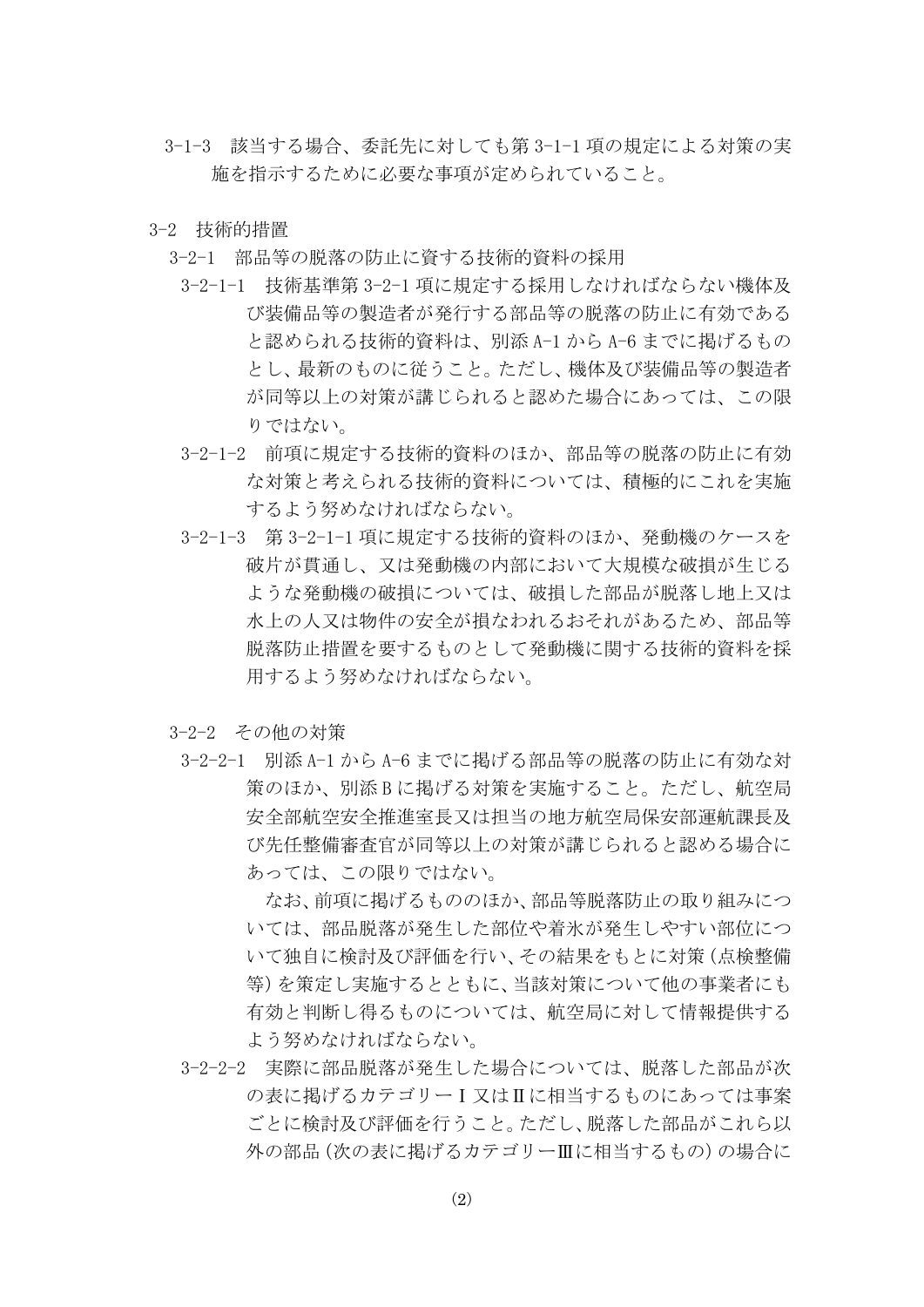あっては、当該部品の重量、頻度等について統計的な分析を行い、 類型化して対策を講じればよいこととする。

| カテゴリー | 内容                               |
|-------|----------------------------------|
|       | 大きさ(面積)が 1000 ㎝以上又は重量 1kg 以上の部   |
|       | 品(材質によらず)                        |
|       | 大きさ(面積)が 100 c㎡以上 1000 c㎡未満又は重量が |
|       | 0.2 kg以上1 kg未満の非金属部品若しくは重量が0.1   |
| Π     | kg以上1kg未満の金属部品等。                 |
|       | また、下記事項については重量・材質・大きさによら         |
|       | ずカテゴリーⅡとして取り扱う。                  |
|       | 長さ 100 cm以上のラバーシール               |
|       | ライト類の全損                          |
| Ш     | 上記区分に属さないもの                      |

3-3 教育訓練

技術基準第 3-3 項の訓練対象者に対して次に掲げる部品等脱落防止措置 に関する教育訓練の要件が定められていること。

- 3-3-1 教育訓練の課目は、部品等脱落防止措置(その他の対策を含む。)の 内容、職務の内容及び経験等に応じて定められていること。
- 3-3-2 教育訓練を委託する場合においては、上記の規定を適用することが 定められていること。

附則(平成 30 年 9 月 27 日 国官参事第 614 号)

- 1. この技術基準は、法第 100 条及び規則第 210 条の規定による航空運送事 業の許可、法第 123 条及び規則第 227 条の規定による航空機使用事業の許 可、法第 109 条及び規則第 220 条の規定による航空運送事業の事業計画の 変更の認可並びに法第 109 条を準用する法第 124 条及び規則第 220 条を準 用する規則第 229 条の規定による航空機使用事業の事業計画の変更の認可 を受けようとする者については、平成 31 年 1 月 15 日から適用する。
- 2. この技術基準は、法第 129 条及び規則第 232 条の規定による外国人国際 航空運送事業の許可並びに法第 129 条の 3 及び規則第 233 条の 3 の規定に よる外国人国際航空運送事業の事業計画の変更の認可を受けようとする 者については、平成 31 年 3 月 15 日から適用する。

附則(令和元年 8 月 23 日 国官参事第 504 号)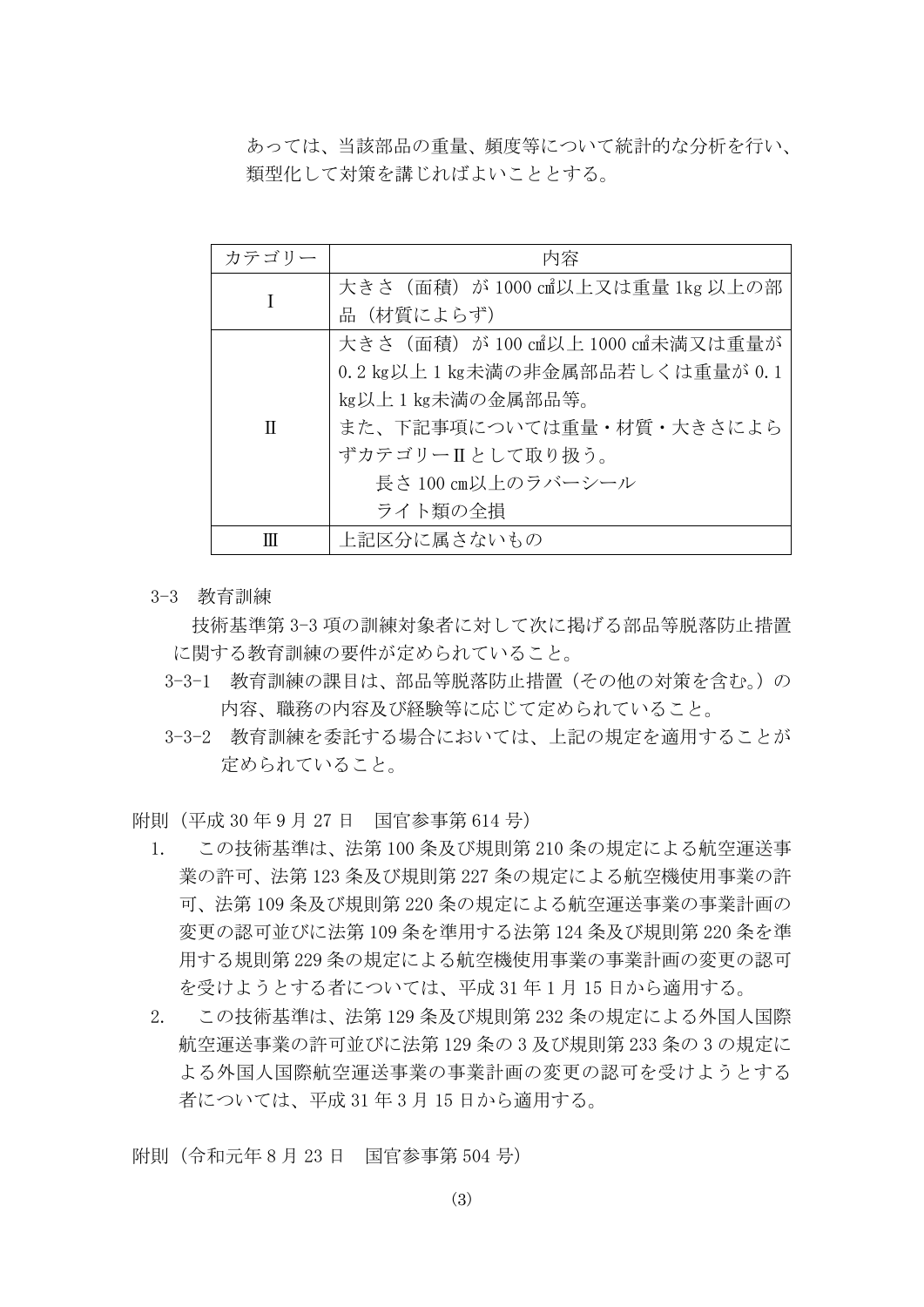- 1. この技術基準は、令和元年 10 月 12 日から適用する。
- 2. この技術基準の施行の際現に航空法第 100 条第 1 項の許可、同法第 123 条第 1 項の許可又は同法第 129 条第 1 項の許可を受けている者は、改正後 の規定にかかわらず、令和元年 10 月 26 日までは、なお従前の例によるこ とができる。
- 附則(令和 2 年 9 月 18 日 国官参事第 449 号)
	- 1. この技術基準は、令和 2 年 10 月 10 日から適用する。
	- 2. この技術基準の施行の際現に航空法第 100 条第 1 項の許可、同法第 123 条 第 1 項の許可又は同法第 129 条第 1 項の許可を受けている者は、改正後の 規定にかかわらず、令和 2 年 10 月 24 日までは、なお従前の例によること ができる。
- 附則(令和 3 年 8 月 17 日 国官参事第 276 号)
	- 1. この技術基準は、令和 3 年 10 月 17 日から適用する。
	- 2. この技術基準の施行の際現に航空法第 100 条第 1 項の許可、同法第 123 条 第 1 項の許可又は同法第 129 条第 1 項の許可を受けている者は、改正後の 規定にかかわらず、令和 3 年 10 月 31 日までは、なお従前の例によること ができる。
- 附則(令和 4 年 3 月 18 日 国官参事第 764 号)
	- 1. この技術基準は、令和 4 年 3 月 18 日から適用する。
	- 2. この技術基準の施行の際現に航空法第 100 条第 1 項の許可、同法第 123 条 第 1 項の許可又は同法第 129 条第 1 項の許可を受けている者は、改正後の 規定にかかわらず、令和 4 年 3 月 27 日までは、なお従前の例によることが できる。
- 附則(令和 4 年 3 月 29 日 国官参事第 826 号) この技術基準は、令和 4 年 4 月 1 日から適用する。
	- この細則に関する質問・意見等については下記に問い合わせること。

国土交通省航空局安全部航空安全推進室 〒100-8918 東京都千代田区霞ヶ関 2-1-3 電話番号 03-5253-8732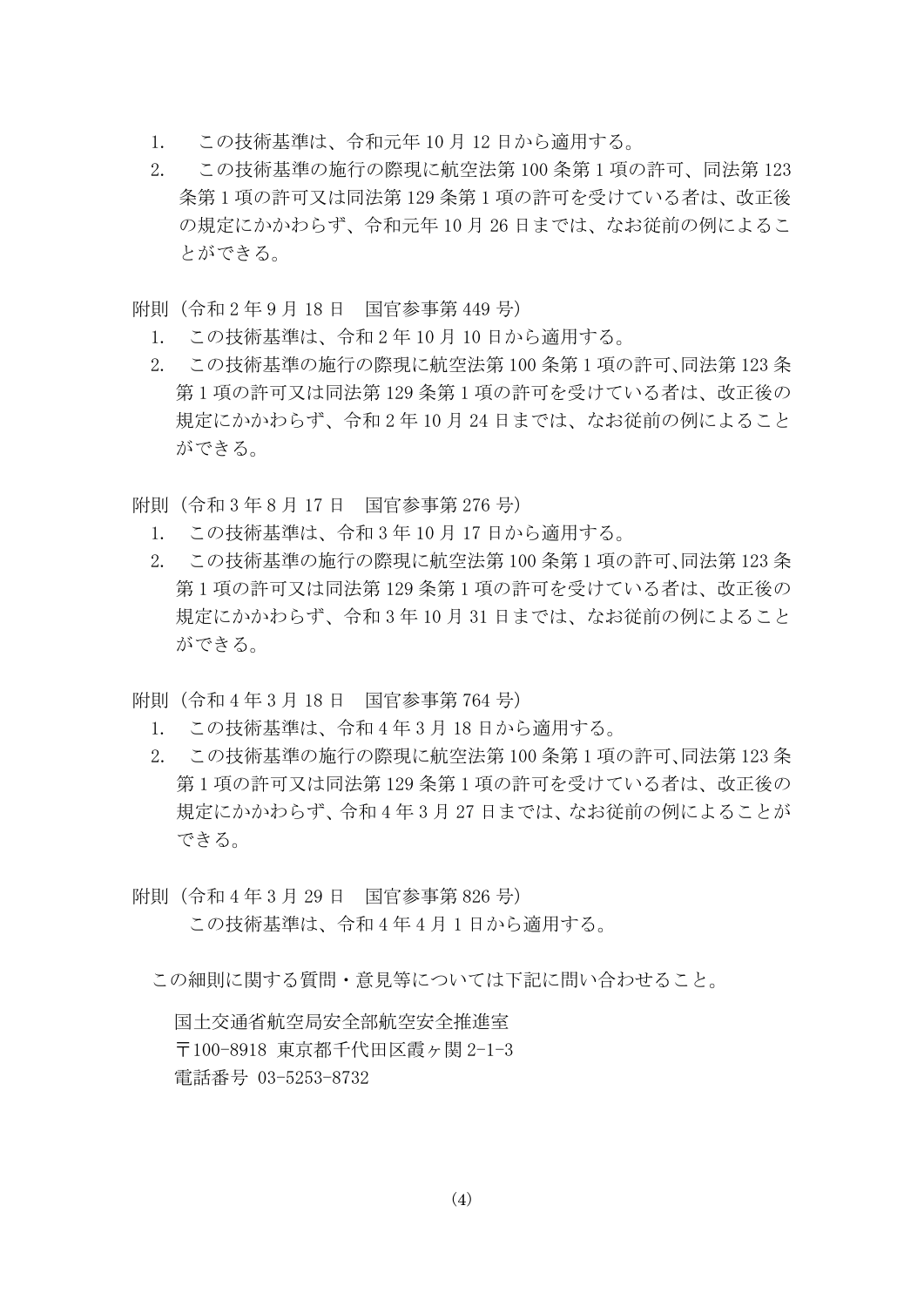## (別添 A-1)

## Boeing Service Bulletin

| Service Bulletin | Title                                                                                                                                                          |
|------------------|----------------------------------------------------------------------------------------------------------------------------------------------------------------|
| SB 707-2982      | INBOARD LEADING EDGE SLAT HINGE FITTING INSPECTION/<br><b>REPLACEMENT</b>                                                                                      |
| SB 727-27-0129   | MODIFICATION OF OUTBOARD LEADING EDGE SLAT ACTUATOR                                                                                                            |
| SB 737-38-1043   | WATER/WASTE - Potable Water System - Passenger Water System - Inflight<br>Potable Water Drainage Change                                                        |
| SB 737-52A1124   | DOORS - FORWARD GALLEY SERVICE DOOR - LOWER GATE HINGE<br>INSPECTION AND REPLACEMENT                                                                           |
| SB 737-52A1167   | DOORS - Landing Gear Doors - Inboard Main Landing Gear Door Hinge<br>Fitting - Inspection and Replacement                                                      |
| SB 737-52-1169   | DOORS - Landing Gear Doors - Inboard Main Landing Gear Doors - Inspection<br>and Repair                                                                        |
| SB 737-52-1170   | DOORS · Landing Gear Center Door Assembly Attachments · inspection,<br>Repair and Modification                                                                 |
| SB 737-53-1280   | FUSELAGE - Fillet Fairings - Aft Outboard Wing to Body Fairing Modification                                                                                    |
| SB 737-53-1307   | FUSELAGE - Fillet Fairings - Aft Wing to Body Fairing - Panel 194E and Aft<br>Center Wheel Well Panel 193D - Inspection and Rework                             |
| SB 737-55A1070   | STABILIZERS · Elevator · Tab Assembly · Inspection of Elevator Tab Hinge<br>and Elevator Tab Control Mechanism                                                 |
| SB 737-55A1072   | STABILIZERS · Elevator · Tab Assembly · Inspection of Elevator Tab Hinge<br>and Elevator Tab Control Mechanism                                                 |
| SB 737-57-1053   | INBOARD GROUND SPOILER UPPER SKIN PANEL INSPECTION AND<br><b>REWORK</b>                                                                                        |
| SB 737-57-1057   | INBOARD MID FLAP SEAL PLATE AFT ATTACHMENT MODIFICATION                                                                                                        |
| SB 737-57-1169   | WINGS · INBOARD FLAP OUTBOARD TRACK FAIRING · BUBBLE<br><b>FAIRING</b><br><b>ATTACHMENT</b><br>INSPECTION,<br>MODIFICATION<br><b>AND</b><br><b>REPLACEMENT</b> |
| SB 737-57-1216   | WINGS - Main Landing Gear Support Beam Retaining Pin - Bolt and Self-<br>Locking Nut Replacement                                                               |
| SB 737-57A1260   | WINGS - Main Landing Gear Beam - Fitting Inspection and Replacement                                                                                            |
| SB 737-57-1264   | WINGS - Trailing Edge and Trailing Devices, Carriage Bushing Replacement                                                                                       |
| SB 737-57-1284   | Wings - Trailing Edge and Trailing Edge Devices - Inspection, Repair/<br>Modification - Wing Buttock Line 147 to Wing Buttock Line 201                         |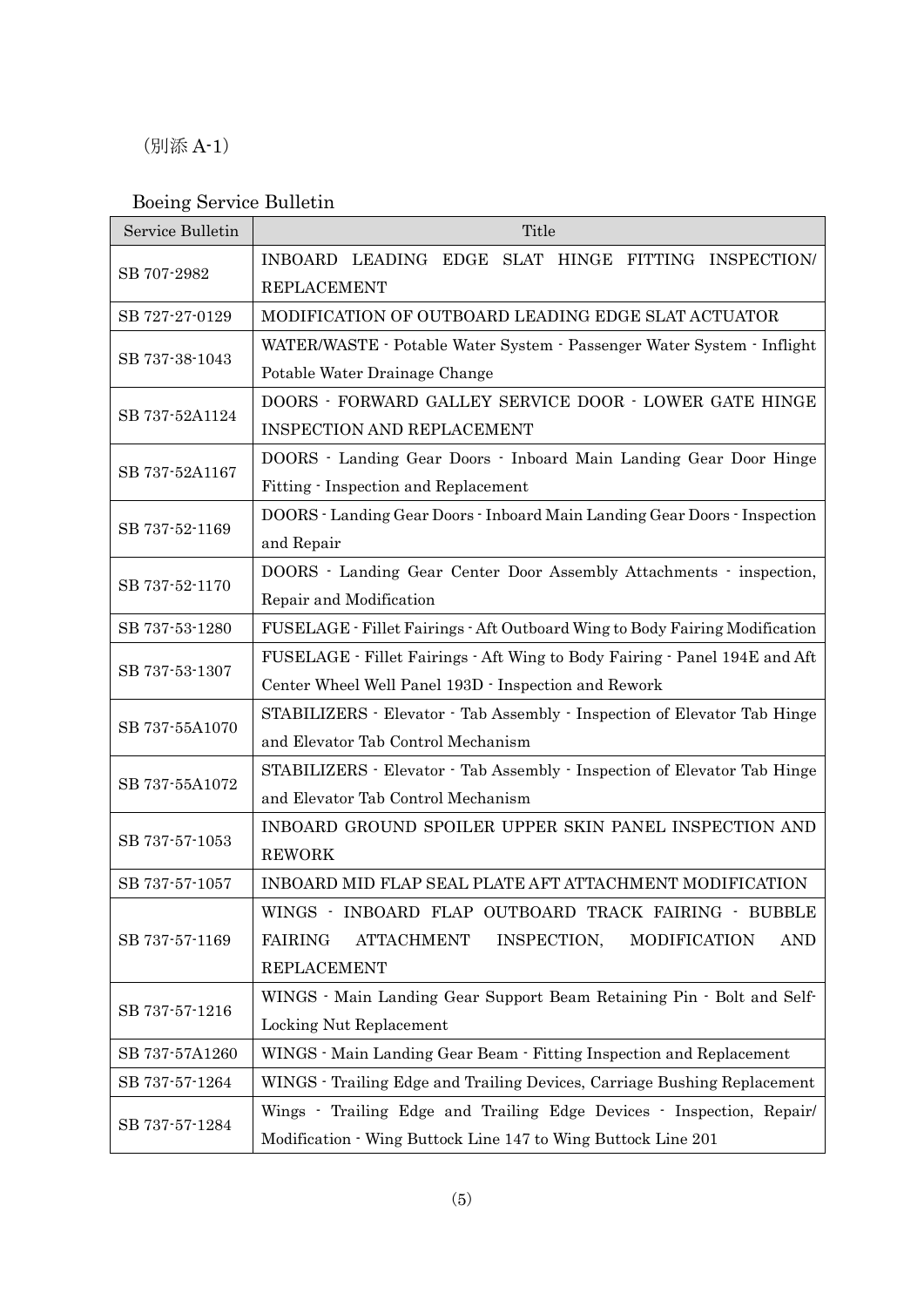| SB 737-57-1331  | Wings - Trailing Edge Flaps - Inboard Main Flap Seal Faster Change         |
|-----------------|----------------------------------------------------------------------------|
| SB 737-57A1327  | WINGS - Leading Edge And Leading Edge Devices - Krueger Flap Inspection    |
| SB 737-57-1341  | WINGS - Trailing Edge Flaps - Outboard Aft Flap Assembly Replacement       |
| SB 737-71-1069  | ENGINE AFT MOUNT SECONDARY SUPPORT LINK INSTALLATION                       |
| SB 737-77-1013  | ENGINE INDICATING - EXHAUST GAS TEMPERATURE INDICATING                     |
|                 | SYSTEM - WIRING MODIFICATION                                               |
|                 | THRUST REVERSER DEFLECTOR DOOR FAIRING MOUNTING STUD                       |
| SB 737-78-1019  | <b>INSPECTION AND REPLACEMENT</b>                                          |
| SB 737-78-1071  | EXHAUST - Thrust Reverser - Replace Fasteners for Track Fairing Seals      |
| Honeywell SB    | AIR CONDITIONING - LEFT HAND (LH) PRIMARY HEAT EXCHANGER                   |
| 2215240-21-2806 | <b>UNIT</b>                                                                |
| Honeywell SB    | AIR CONDITIONING - RIGHT HAND (RH) PRIMARY HEAT EXCHANGER                  |
| 2215280-21-2808 | <b>UNIT</b>                                                                |
| SB 747-21-2052  | AIR CONDITIONING PACK RAM AIR HEADER AND HEAT EXCHANGER                    |
|                 | MODIFICATION                                                               |
| SB 747-23-2055  | HF PROBE ANTENNA MOUNT REINFORCEMENT                                       |
| SB 747-23-2080  | CRASH POSITION INDICATOR BASE ASSEMBLY MODIFICATION                        |
| SB 747-27-2070  | FOREFLAP ATTACH FITTING BEARING<br><b>MIGRATION</b><br><b>INBOARD</b>      |
|                 | INSPECTION AND RETAINER INSTALLATION                                       |
| SB 747-28-2347  | FUEL DISTRIBUTION - Pressure Fueling System - Refuel Receptacle            |
|                 | Manual Shut-off Valve Handle Change and Fueling Adaptor Cap Removal        |
|                 | LANDING GEAR-MAIN GEAR AND DOORS-WING GEAR DRAG BRACE-                     |
| SB 747-32-2334  | INBOARD DOOR ATTACH FITTING ASSEMBLY INSPECTION AND                        |
|                 | <b>REPLACEMENT</b>                                                         |
|                 | LANDING GEAR - BODY GEAR DOORS - BODY GEAR SHOCK STRUT                     |
| SB 747-32-2466  | OUTBOARD DOOR - INSPECTION AND CORROSION PROTECTION                        |
|                 | MODIFICATION                                                               |
| SB 747-36-2025  | AIR DRIVEN HYDRAULIC PUMP TURBINE DRIVE PROTECTIVE                         |
|                 | <b>SCREEN INSTALLATION</b>                                                 |
|                 | CENTER ELECTRONIC BAY EXTERNAL ACCESS DOOR STOP FITTING                    |
| SB 747-52-2120  | <b>INSPECTION</b>                                                          |
| SB 747-52-2238  | DOORS - EXTERIOR SERVICE DOORS - INSPECTION OF FUELING                     |
|                 | CONTROL PANEL ACCESS DOOR                                                  |
| SB 747-52-2269  | DOORS · Exterior Service Doors · Latch Modification on the Fueling Control |
|                 | Panel and Fueling Receptacle Access Doors                                  |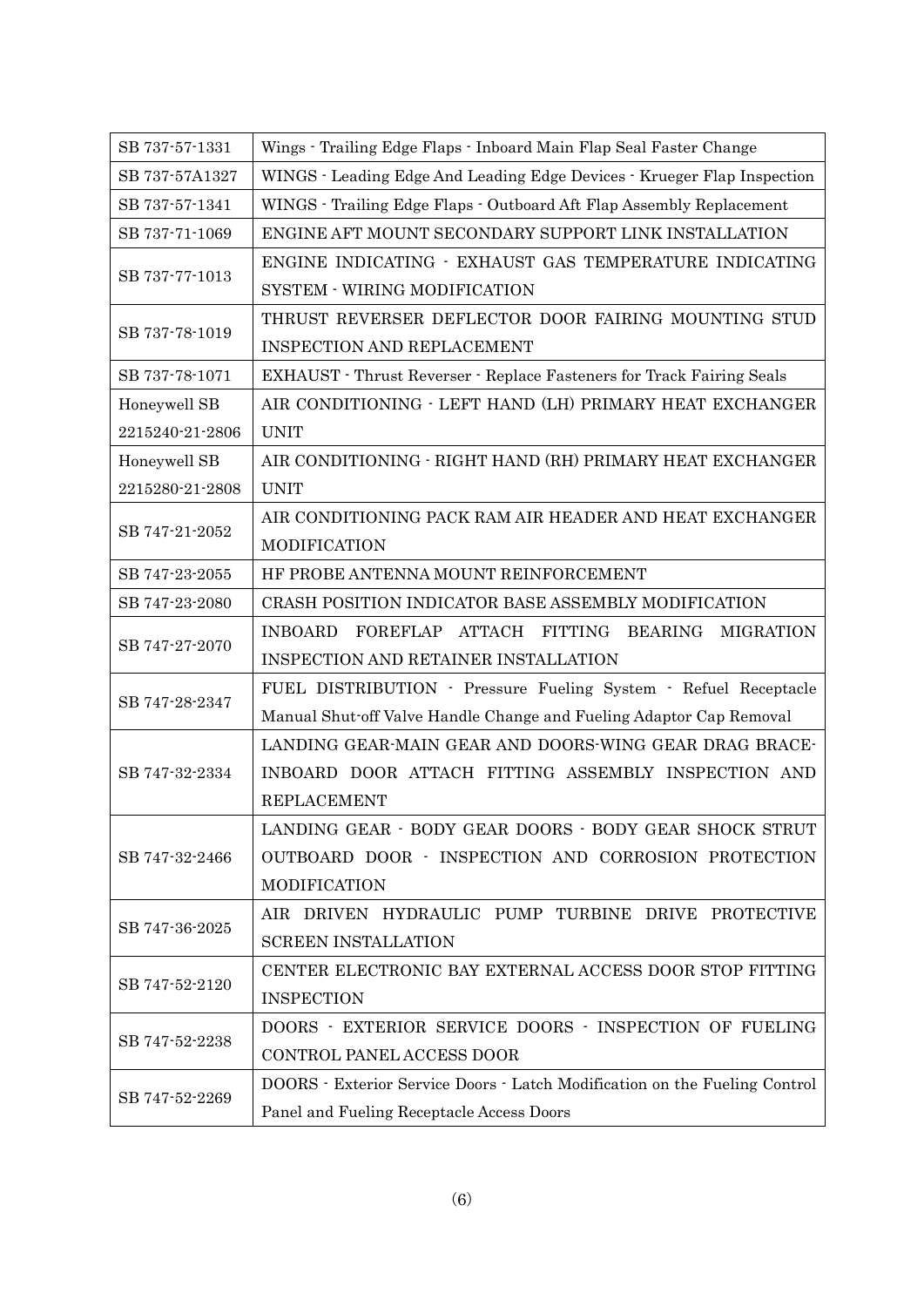| SB 747-53-2460 | FUSELAGE - Number 3 Main Entry Door - Lower Forward Corner Reveal -               |
|----------------|-----------------------------------------------------------------------------------|
|                | Inspection and Replacement                                                        |
| SB 747-53-2871 | FUSELAGE · Wing-to-Body Fairings · Air Conditioning Access Panel and              |
|                | Pressure Relief Door Inspection, Repair and Modification                          |
| SB 747-53-2892 | FUSELAGE · Air Conditioning Access Doors · Inspection of Latches and              |
|                | Application of Warning Stencils                                                   |
|                | FUSELAGE - Wheel Wells - Nose Landing Gear Forward Door Operator Rod              |
| SB 747-53-2893 | <b>Bolt Replacement</b>                                                           |
|                | FUSELAGE - Wheel Wells - Nose Landing Gear Forward Door Operator Rod              |
| SB 747-53-2894 | <b>Bolt Replacement</b>                                                           |
|                | FUSELAGE - Wing to Body Fairings - Inspection and Repair of Wing to Body          |
| SB 747-53-2897 | <b>Fairing Panels</b>                                                             |
|                | NACELLES/PYLONS · Nacelle Strut Access Panels · Number (No.) 2 Strut,             |
| SB 747-54-2249 | Aft Fairing, Pressure Relief Door Hinge Change                                    |
|                | WINDOWS - Flight Compartment - Flight Compartment Windows -                       |
| SB 747-56A2012 | Inspection of Glass No. 2 and No. 3 Windows for Cracks in the Fail-Safe           |
|                | Interlayer                                                                        |
|                | WING<br>ANTENNA COUPLER<br><b>ACCESS</b><br><b>LATCH</b><br>TIP HF<br><b>DOOR</b> |
| SB 747-57-2005 | <b>REPLACEMENT</b>                                                                |
|                | MOVEABLE FAIRING RETENTION CABLE INSTALLATION - FLAP                              |
| SB 747-57-2122 | TRACK NUMBER 1, 4, 5, AND 8                                                       |
|                | WINGS - AUXILIARY STRUCTURE - FIXED TRAILING EDGE UPPER                           |
| SB 747-57-2261 | PANEL - INSPECTION AND RIGGING                                                    |
|                | WINGS - LEADING EDGE KRUEGER FLAPS - INBOARD AND                                  |
| SB 747-57-2276 | OUTBOARD RIB AND BRACKET ASSEMBLY INSPECTION AND                                  |
|                | <b>REWORK</b>                                                                     |
|                | POWER PLANT · ENGINE MOUNTS · FORWARD MOUNT NUT                                   |
| SB 747-71A2216 | <b>INSPECTION</b>                                                                 |
| SB 747-71-2139 | SPARE ENGINE CARRIAGE KIT WEB REVISION                                            |
| SB 747-71-2285 | POWER PLANT - (CF6-80C2) COWLING CORE COWL PANEL FRAME                            |
|                | <b>CHANGE</b>                                                                     |
|                | ENGINE CONTROLS - Engine Control - System - Thrust Control Cables -               |
| SB 747-76-2067 | <b>Strut Idler Pulley Inspection</b>                                              |
|                | THRUST REVERSER FOLLOW-UP SYSTEM INSPECTION AND REWORK                            |
| SB 747-78-2070 | - CF6-50E ENGINES                                                                 |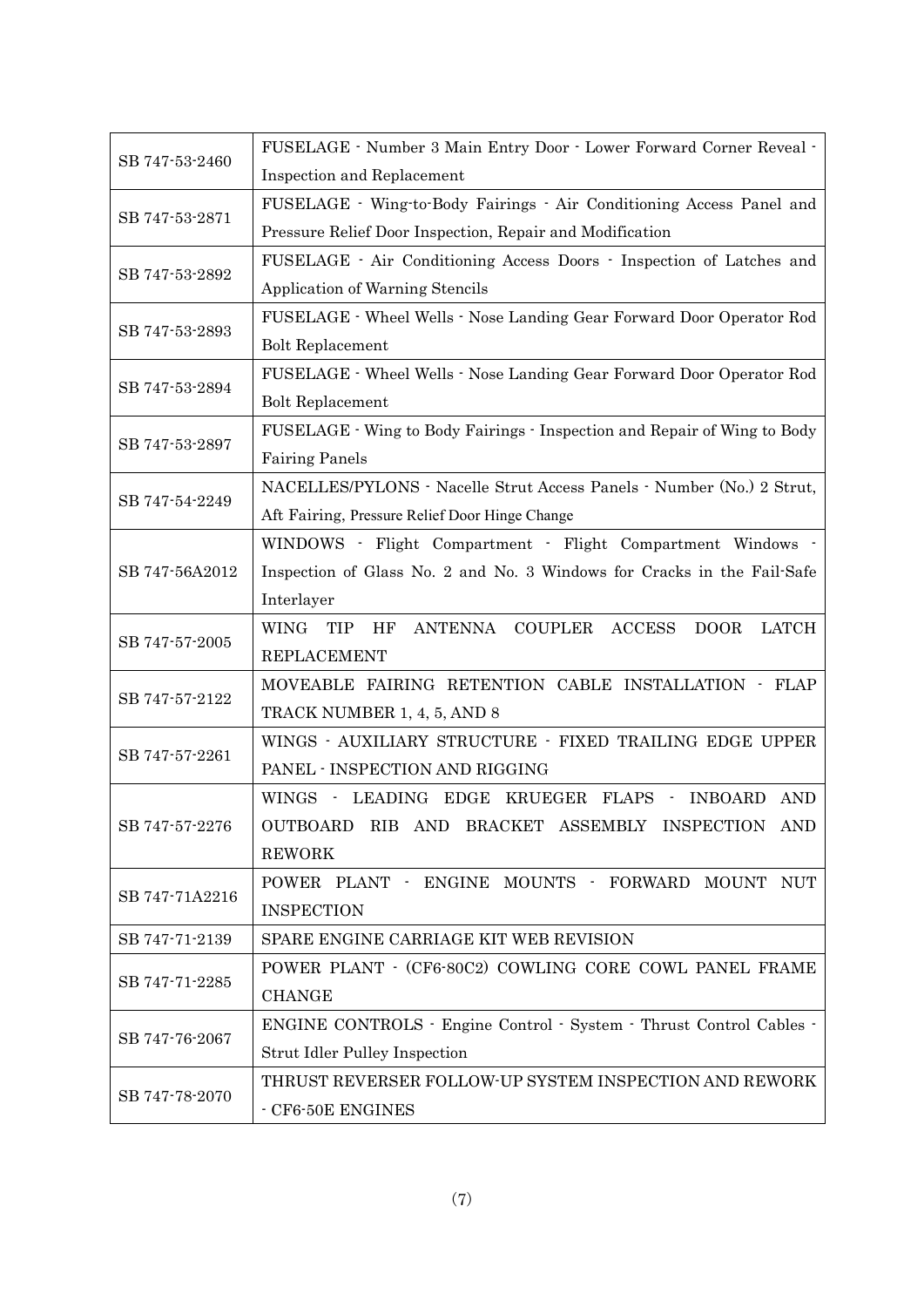| SB 747-78-2075 | FAN THRUST REVERSER FOLLOW-UP SYSTEM MODIFICATION - CF6                              |
|----------------|--------------------------------------------------------------------------------------|
|                | POWERED AIRPLANES                                                                    |
| SB 747-78A2164 | EXHAUST (PW4000 ENGINES) · Thrust Reverser · Auxiliary Track Beam                    |
|                | Assembly Inspection/Replacement                                                      |
| 747-FTD-57-    |                                                                                      |
| 14002          | Inboard Aileron - Damaged or Missing Aerodynamic Seals                               |
| SB 757-25-0200 | EQUIPMENT/FURNISHINGS - Emergency - Off-Wing Escape System -                         |
|                | Bumper Assembly and Placard Installation                                             |
| SB 757-25-0219 | EQUIPMENT/FURNISHINGS - Emergency - Off-Wing Escape System -                         |
|                | Bumper Assembly and Placard Installation                                             |
|                | <b>RAIN</b><br>PROTECTION - PITOT<br><b>ANTI-ICING</b><br>ICE<br><b>AND</b><br>PROBE |
| SB 757-30-0005 | MODIFICATION - RB211-535 E4 ENGINES                                                  |
|                | LANDING GEAR - EXTENSION AND RETRACTION - MAIN LANDING                               |
| SB 757-32-0004 | GEAR DOOR ACTUATOR REPLACEMENT                                                       |
|                | LANDING GEAR - STEERING - NOSE GEAR STRUT - CABLE GUARD                              |
| SB 757-32-0036 | <b>ADDITION</b>                                                                      |
|                | LANDING GEAR - NOSE LANDING GEAR - NOSE GEAR DOOR LOCK                               |
| SB 757-32-0073 | RELEASE QUADRANT REWORK                                                              |
|                | LANDING GEAR - MAIN LANDING GEAR DOOR TANG ASSEMBLY DROP                             |
| SB 757-52-0061 | LINK AND CLEVIS INSPECTION AND CHANGE                                                |
|                | WINGS - Wing Trailing Edge Fixed Upper Panel Support Beam Clip                       |
| SB 757-57-0027 | Inspection and Replacement                                                           |
|                | WINGS · INBOARD TRAILING EDGE · FIXED UPPER PANEL ·                                  |
| SB 757-57-0036 | <b>INSPECTION AND REPAIR</b>                                                         |
|                | WINGS - Trailing Edge and Trailing Edge Devices - Inspection and Repair of           |
| SB 757-57A0072 | the Upper Panel Assy - WBL 130.5 to 221.5, Left and Right                            |
|                | EQUIPMENT/FURNISHINGS - EMERGENCY - OFF-WING<br><b>SLIDE</b>                         |
| SB 767-25-0274 | INFLATION CYLINDER - SLIDE INFLATION SYSTEM PULL FORCE                               |
|                | INCREASE MECHANISM INSPECTION                                                        |
| SB 767-27-0083 | FLIGHT CONTROLS - FLAPS - OUTBOARD FLAP FAIRING INSPECTION                           |
|                | FLIGHT CONTROLS - FLAPS - OUTBOARD FLAP - Deflection Control Track                   |
| SB 767-27-0184 | - Inspection/Replacement                                                             |
| SB 767-32A0036 | LANDING GEAR - EXTENSION AND RETRACTION - MAIN GEAR                                  |
|                | RETRACT ACTUATOR RETAINER ASSEMBLY MODIFICATION                                      |
|                | MAIN LANDING GEAR AND DOORS - Main Gear Shock Strut Door and                         |
| SB 767-32-0101 | Linkage - Lower Attach Fitting Replacement                                           |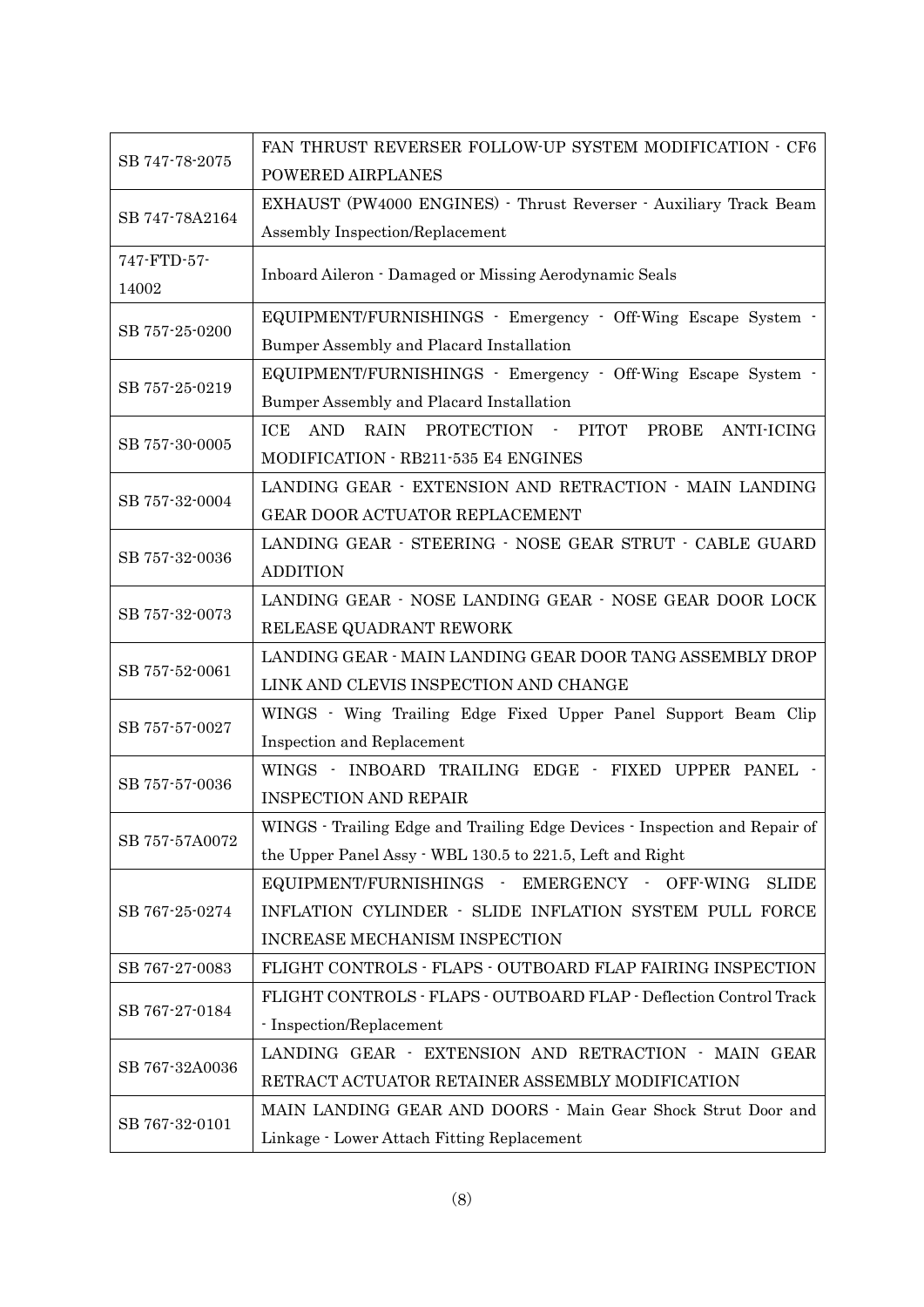| SB 767-32-0146     | LANDING GEAR - Main Landing Gear and Doors - Main Gear Shock Strut<br>Door and Linkage - Mid Attach Fitting Replacement |
|--------------------|-------------------------------------------------------------------------------------------------------------------------|
| SB 767-32-0194     | LANDING GEAR · Main Landing Gear and Doors · Main Gear Shock Strut                                                      |
|                    |                                                                                                                         |
|                    | Door and Linkage - Mid and Lower Attach Fitting Hardware Replacement                                                    |
| SB 767-32A0199     | LANDING GEAR · Main Landing Gear Bogie Beam Pivot Joint Pin                                                             |
|                    | Replacement                                                                                                             |
| SB 767-49-0016     | AIRBORNE AUXILARY POWER - APU AIR INTAKE DOOR SEAL - SEAL                                                               |
|                    | <b>MODIFICATION</b>                                                                                                     |
| SB 767-57-0086     | WINGS · Wing Fixed Trailing Edge · Lower Trailing Edge Panel Support · Tie                                              |
|                    | Rod and Seal Replacement                                                                                                |
|                    | WINGS · Trailing Edge and Trailing Edge Devices · Outboard Flap Support                                                 |
| SB 767-57A0131     | Rib Nut Fracture Inspection                                                                                             |
| SB 767-57-0136     | WINGS · Wing Trailing Edge · Fixed Trailing Edge Upper Chord at Wing                                                    |
|                    | Station 943, 1054 and 1098 · Change                                                                                     |
|                    | EXHAUST (JT9D-7R4 ENGINES) - FAN THRUST REVERSER CASCADE                                                                |
| SB 767-78-0014     | <b>SEGMENTS - INSPECTION</b>                                                                                            |
|                    | EXHAUST (JT9D-7R4 ENGINES) - THRUST REVERSER - FAN THRUST                                                               |
| SB 767-78-0020     | REVERSER CASCADE SEGMENTS - REPLACEMENT                                                                                 |
|                    | EXHAUST (CF6-80A ENGINES) - THRUST REVERSER - THRUST                                                                    |
| SB 767-78-0024     | REVERSER CASCADE SEGMENTS - REPLACEMENT                                                                                 |
|                    | EXHAUST (CF6-80A ENGINES) - THRUST REVERSER - AUXILIARY                                                                 |
| SB 767-78-0039     | SLIDER INSPECTION / REPLACEMENT                                                                                         |
|                    | EXHAUST (PW4000 ENGINES) - Thrust Reverser - Auxiliary Track Beam                                                       |
| SB 767-78A0079     | Assembly Inspection/Replacement                                                                                         |
| SL                 |                                                                                                                         |
| 767-SL-52-046      | MAIN LANDING GEAR DOOR BULB SEALS RETENTION                                                                             |
| SL                 | STRUT AFT FAIRING ACCESS DOOR ASSEMBLIES - EXTERIOR PLY                                                                 |
| 767-SL-54-018-B    | <b>DELAMINATION</b>                                                                                                     |
| ZODIAC AEROSPACE   | Installation of Orifice Fitting Assembly in Enclosure Ball Lock System                                                  |
| S.B. 767 106-25-13 |                                                                                                                         |
| SB 777-27-0022     | FLAPERONS -<br>AILERONS AND<br><b>AILERON</b><br>LEADING<br><b>EDGE</b><br><b>RIB</b>                                   |
|                    | ADDITION AND FIXED TRAILING EDGE SEAL REPLACEMENT                                                                       |
|                    | FLIGHT CONTROLS - Ailerons and Flaperons - Flaperon Power Control Unit                                                  |
| SB 777-27A0056     | (PCU) Yoke Assembly - Attach Bolt Inspection and Replacement                                                            |
| SB 777-32-0070     | LANDING GEAR · Main Landing Gear Extension and Retraction System ·                                                      |
|                    | Side Brace and Drag Brace Lock Spring Replacement                                                                       |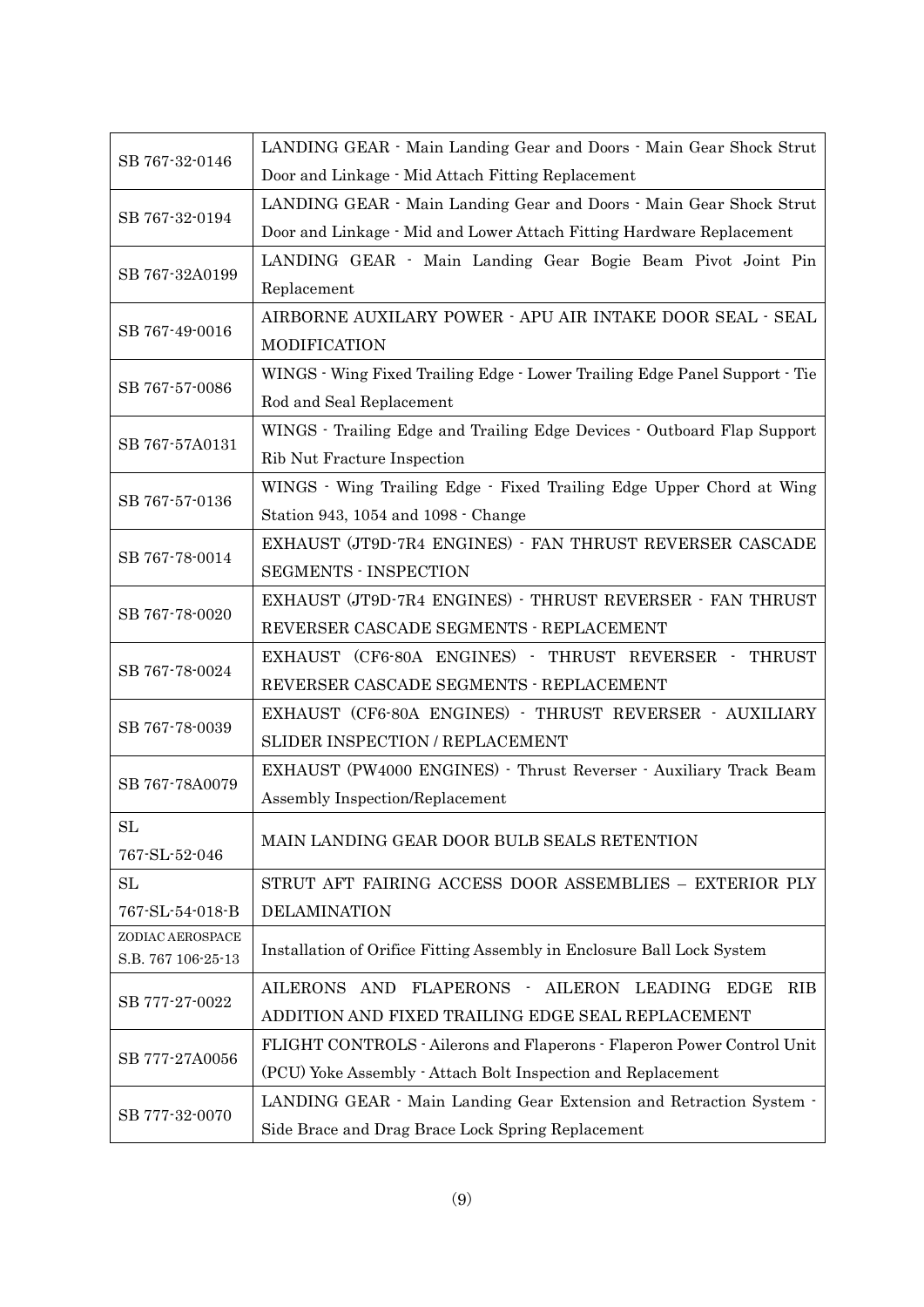| SB 777-32-0074 | LANDING GEAR · Main Landing Gear Doors · Drag Strut Door Hinges           |
|----------------|---------------------------------------------------------------------------|
|                | Replacement                                                               |
| SB 777-32-0075 | LANDING GEAR · Main Landing Gear Steering Crank · Main Landing Gear       |
|                | Steering Crank Assembly Bushing Inspection and Steering Crank Pivot Pin   |
|                | Change/Replacement                                                        |
|                | LANDING GEAR · Main Landing Gear Extension and Retraction System ·        |
| SB 777-32-0079 | Main Landing Gear Uplock Springs Replacement                              |
|                | LANDING GEAR · Main Landing Gear Extension and Retraction System ·        |
| SB 777-32-0081 | Side Brace and Drag Brace Lock Spring Replacement                         |
|                | LANDING GEAR Main Landing Gear Extension and Retraction System -          |
| SB 777-32-0105 | Main Landing Gear Door Uplock Springs Replacement                         |
|                | FUSELAGE - Aerodynamic Fairings - Aft Wing-to-Body Fairing Panel Captive  |
| SB 777-53-0049 | <b>Fastener Inspection and Replacement</b>                                |
|                | FUSELAGE - Section 44 - Aerodynamic Fairings - Underwing Fairing Access   |
| SB 777-53-0050 | Doors - Rigging and Latch Replacement                                     |
|                | FUSELAGE - Aerodynamic Fairings - Right Upper Aft Fairing Panel           |
| SB 777-53-0056 | Assembly Misfair Inspection/Replacement                                   |
|                | FUSELAGE - Aerodynamic Fairing - Wing-to-Body Fairing - Change            |
| SB 777-53-0058 | Overwing Fairing Panel Fasteners                                          |
|                | FUSELAGE - Aft wing to body Fairing Panel - Bracket Assembly -            |
| SB 777-53-0088 | Replacement                                                               |
| SB 777-54-0030 | NACELLES/PYLONS - Aft Fairing - Strut Aft Fairing Lower Spar Heat Shield  |
|                | <b>Insulation Blankets Replacement</b>                                    |
|                | NACELLES/PYLONS - Aft Fairing - Aft Fairing Closeout Casting and Panel    |
| SB 777-54-0037 | Modification                                                              |
|                | WINGS - TRAILING EDGE AND TRAIL EDGE DEVICES - INBOARD FLAP               |
| SB 777-57-0005 | - NUMBER 3 AND 6 FLAP SUPPORT FAIRING INSPECTION AND                      |
|                | <b>REWORK</b>                                                             |
|                | WING · Leading Edge and Leading Edge Devices · Inboard Leading Edge ·     |
| SB 777-57-0032 | Flexible Slat Skirt Extension Door Replacement                            |
| SB 777-57A0034 | WINGS - Leading Edge Slats - Outboard Slats - Slat Number 1 through 6 and |
|                | 9 through 14 · Inspection and Modification                                |
| SB 777-57-0055 | WINGS · Outer Wing · Outboard Auxiliary Support Fairing and Outboard      |
|                | Flap Modification                                                         |
| SB 777-57-0085 | WINGS - Ailerons and Flaperons - Flaperon Seal Replacement                |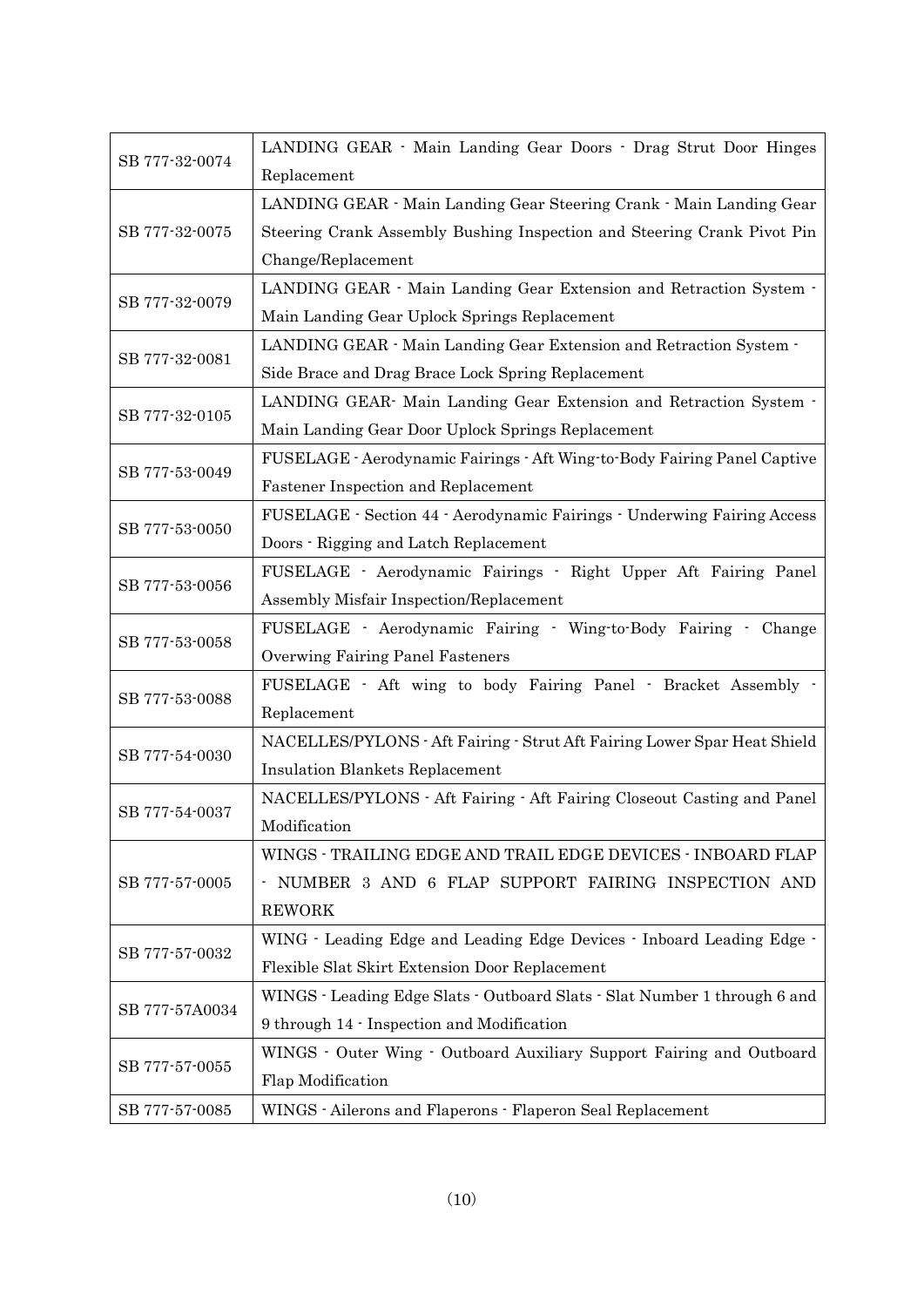| SB 777-57-0093 | WINGS · Wing Trailing Edge · Inboard Fixed Trailing Edge Support Beam               |
|----------------|-------------------------------------------------------------------------------------|
|                | Replacement                                                                         |
| SB 777-57-0094 | WINGS - Trailing Edge Flaps - Inboard Trailing Edge Flap, Outboard Aft Flap         |
|                | Track Forward Attach Fitting - Inspection, Change and Replacement                   |
| SB 777-57-0099 | WINGS · Outer Wing · Inboard Flaps · No.3 and No.6 Aft Fairing Stiffener            |
|                | Installation                                                                        |
|                | WINGS · Outer Wing · Number 1, Number 2, Number 7 and Number 8                      |
| SB 777-57A0123 | Outboard Flap Support at the Wing Rear Spar Nut and Shim - Inspection and           |
|                | Change                                                                              |
|                | POWER PLANT - Engine Cowling - GE90-100 Series Engines Fan Cowl                     |
| SB 777-71-0070 | Inspection, Repair, and Change                                                      |
|                | POWER PLANT (PW4000)-EXHAUST - THRUST REVERSER - UPPER                              |
| SB 777-78-0022 | BIFURCATION EROSION SHIELD - ADDITION                                               |
|                | EXHAUST (RR Trent Engines) - Turbine Exhaust System - Primary Exhaust               |
| SB 777-78-0067 | Nozzle Assembly Replacement                                                         |
|                | EXHAUST (GE90-100 Series Engines) - Thrust Reverser - Thrust Reverser               |
| SB 777-78-0077 | Latch Access Doors - Latch Replacement                                              |
|                | EXHAUST (Trent 800 Engines) - Thrust Reverser System - Thrust Reverser              |
| SB 777-78-0082 | Aft Cowl Modification and Thermal Protection System Change                          |
|                | EXHAUST (Trent 800 Engines) - Thrust Reverser System - Thrust Reverser              |
| SB 777-78A0094 | Inner Wall Replacement                                                              |
|                | EXHAUST (GE90-90/-100 Series Engine) - Thrust Reverser System - Blocker             |
| SB 777-78-0098 | Door Drag Link Replacement                                                          |
| Honeywell SB   | LANDING GEAR - MAIN BRAKE ASSEMBLY - New Heat Sink                                  |
| 2611202-32-003 | Configuration with Improved Anti-Oxidant(AO) System for the Main Brake              |
| or             | Assembly, PN 2611202-2, Used on Model 777 Aircraft                                  |
| Honeywell SB   | LANDING<br>GEAR<br>MAIN<br><b>BRAKE</b><br>ASSEMBLY-New<br>Heat<br>Sink<br>$\equiv$ |
| 2611202-32-004 | Configuration with Alternate Carbon Fiber Supplier for the Main Brake               |
| or             | Assembly, PNs 2611202-2, 2611202-2A, and 2611202-2B, Used on Model 777              |
|                | Aircraft                                                                            |
| Honeywell SB   | LANDING GEAR - MAIN BRAKE ASSEMBLY - New RX Two-Piece Heat Sink                     |
| 2611202-32-005 | Configuration with Improved P-39 AO System for the Main Brake Assembly,             |
| or             | PNs 2611202-2, 2611202-2A, and 2611202-2B, Used on Model 777 Aircraft               |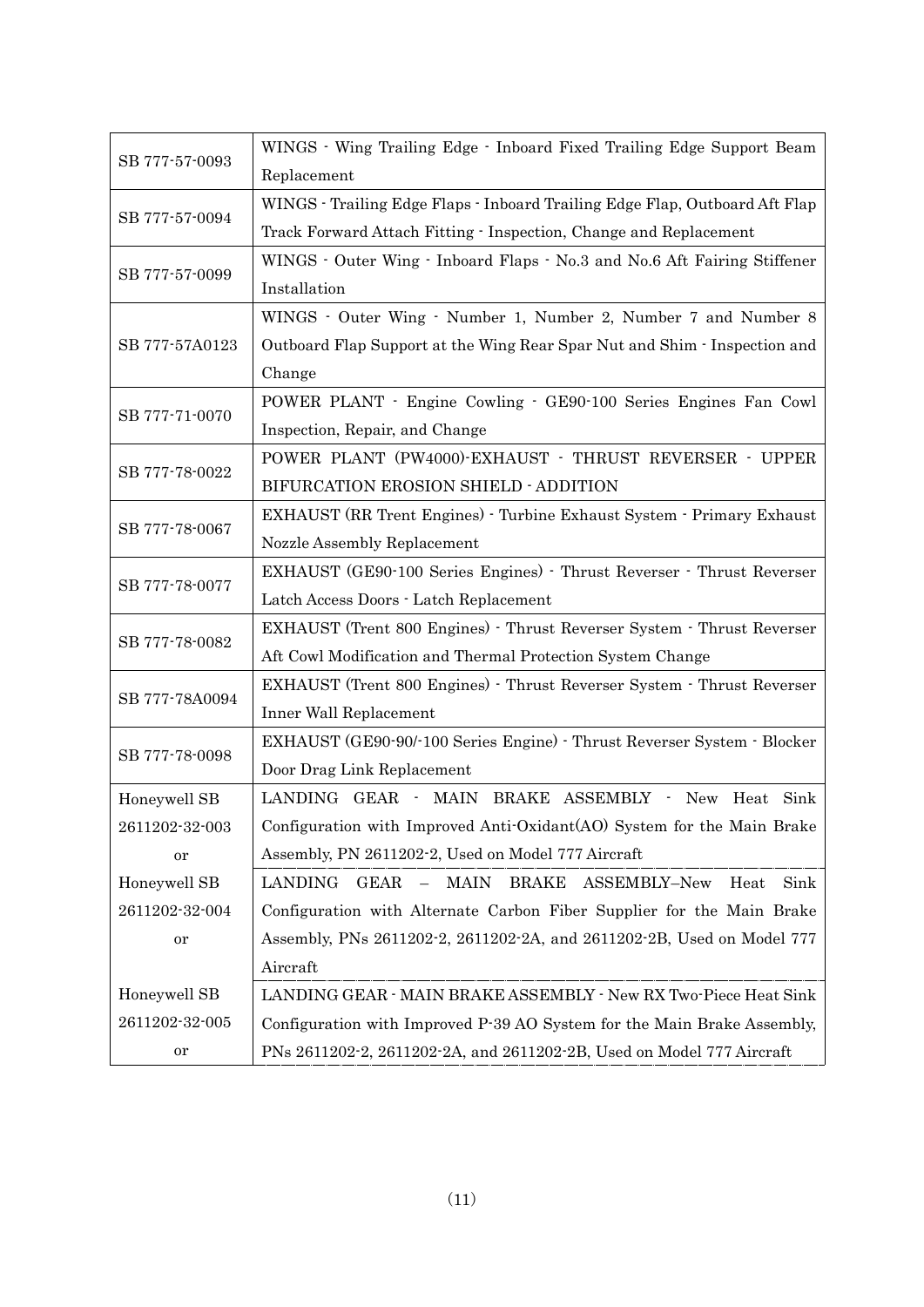| Honeywell SB               | LANDING GEAR - MAIN BRAKE ASSEMBLY - New Heat Sink                         |
|----------------------------|----------------------------------------------------------------------------|
| 2611202-32-006             | Configuration with Carbon Discs Manufactured with an Optimized Process for |
|                            | the Main Brake Assembly, PN 2611202-2, PN 2611202-2A, and PN 2611202-      |
|                            | 2B, used on Model 777 Aircraft                                             |
|                            | DOORS - Service and Miscellaneous Doors - Replacement of Hinges on Potable |
| SB 787-52-0021             | Water Service Access Door                                                  |
|                            | FUSELAGE · Main Landing Gear Wheel Well Structure · Section 45 · Aft       |
| SB 787-53-0022             | Wheel Well Bulkhead Heat Shield Click Bond Revision                        |
| B787-81205-<br>$_{\rm SB}$ | DOORS - Service and Miscellaneous Doors - PotableWater Service Door        |
| SB520029-00                | Replacement                                                                |
| B787-81205-<br>SВ          | EXHAUST · Thrust Reverser System · Thrust Reverser Translating Sleeve      |
| SB780043-00                | Secondary Slider - Inspection and Repair                                   |
| Collins Aerospace          |                                                                            |
| <b>AOL PUB0003517</b>      | ENGINE - Trent 1000 - 41 Translating Sleeve Acoustic Fairing PDA           |
| CF6-80C2                   | <b>ENGINE - HIGH PRESSURE TURBINE ROTOR (72-53-00) - NEW</b>               |
| SB 72-1283                 | <b>STAGE 2 BLADES</b>                                                      |
| or                         |                                                                            |
| CF6-80C2                   | <b>ENGINE - HIGH PRESSURE TURBINE ROTOR (72-53-00) - NEW</b>               |
| SB 72-1457                 | <b>STAGE 2 HPTR BLADE</b>                                                  |
| or                         |                                                                            |
| CF6-80C2                   | ENGINE - HIGH PRESSURE TURBINE ROTOR ASSEMBLY (72-53-00) -                 |
| SB 72-1519                 | INTRODUCTION OF NEW STAGE 2 HPTR BLADE                                     |
|                            | DUCT SEGMENT, THIRD STAGE LPT ASSEMBLY<br>$ENGINE$ $-$                     |
| <b>SB PW4ENG</b>           | INCORPORATION OF DUCT SEGMENTS WITH INTEGRAL SEAL                          |
| 72-488                     | PLATES; AND REVISED REPAIR DETAILS                                         |
| SB PW4ENG                  | ENGINE - VANE CLUSTER ASSEMBLY, 4TH STAGE LOW PRESSURE                     |
| 72-804                     | TURBINE (LPT) - INSPECTION FOR SUSPECT VANE CLUSTERS                       |
| Special                    |                                                                            |
| Instruction                | PW4000-94" HPT2 Blade Outer Air Seal Borescope Inspection                  |
| No. 50F-21                 |                                                                            |
| GE90-100                   | ENGINE - GENERAL (72-00-00) - SPARE PARTS RELEASE FOR GE90-100             |
| SB 72-0637                 | <b>ENGINES</b>                                                             |
| GE90-100                   | FAN STATOR ASSEMBLY (72-24-00) - INTRODUCTION OF OGV FAIRINGS              |
| SB 72-0652                 | WITH WIDER CLEARANCES                                                      |
| GE90-100                   | ENGINE - LPT ROTOR/STATOR ASSEMBLY (72-56-00) - INSPECTION OF              |
| SB 72-0786                 | LPT STAGE 5 AND STAGE 6 NOZZLES AT SHOP VISIT                              |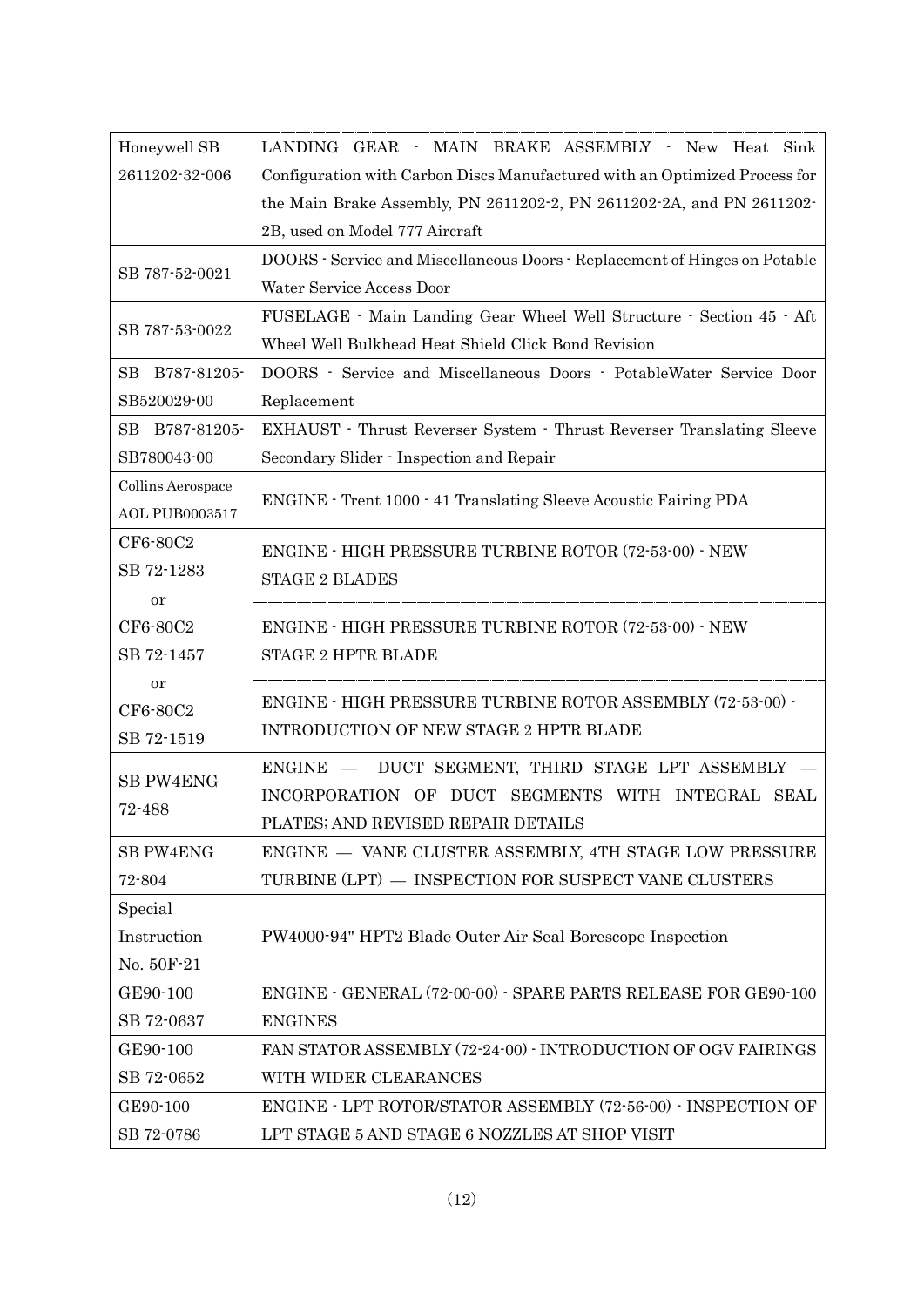| GE90-100   | ENGINE - LPT ROTOR STATOR ASSEMBLY (72-56-00) - LPT STAGE 5 |
|------------|-------------------------------------------------------------|
| SB 72-0821 | AND LPT STAGE 6 NOZZLE INNER BAND REWORK                    |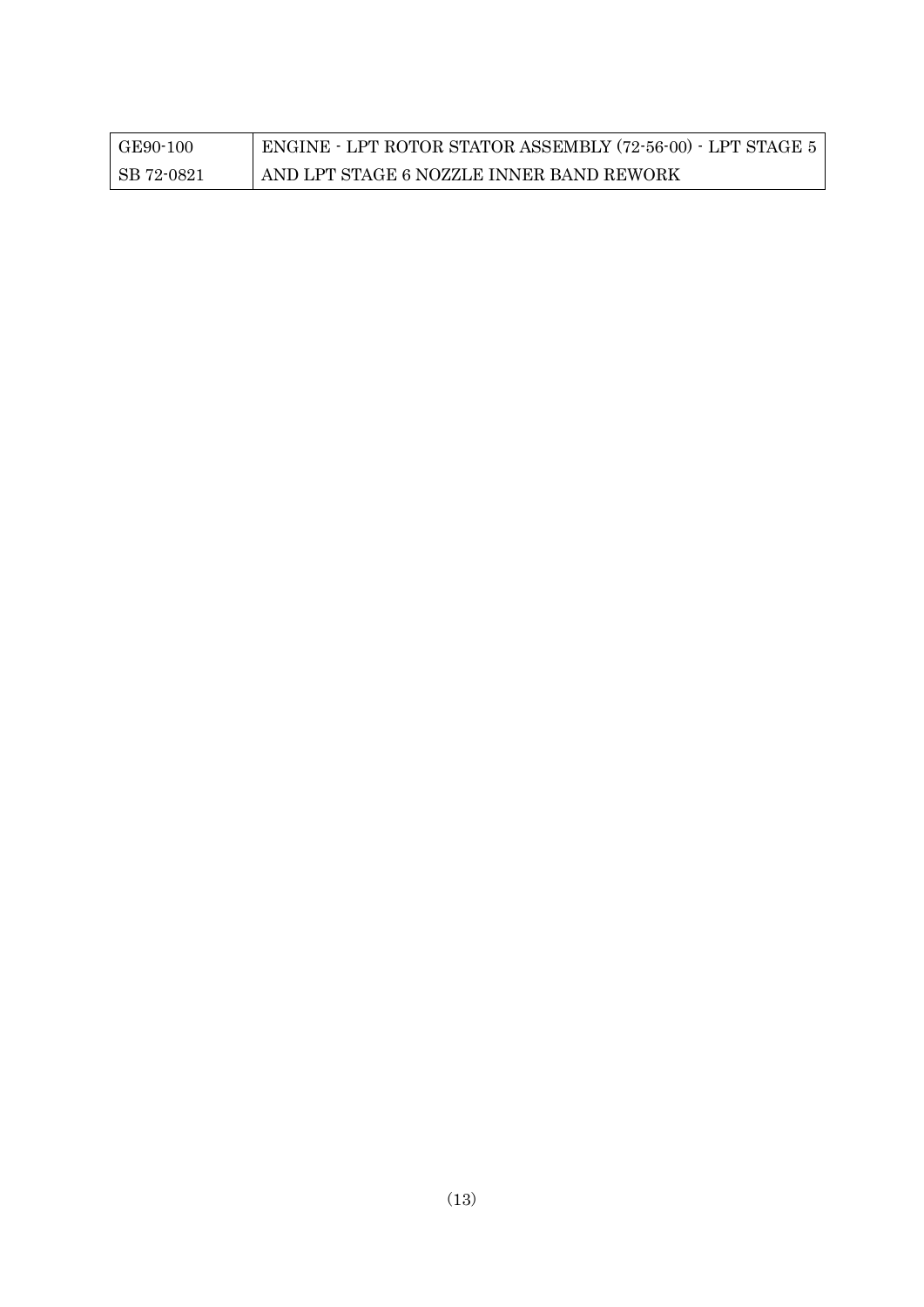(別添 A-2)

### Airbus Service Bulletin

# Single Aisle Family (A318 - A319 - A320 – A321 Family)

| Service Bulletin | Title                                                      |
|------------------|------------------------------------------------------------|
| SB 32-1400       | LANDING GEAR - NOSE GEAR - MODIFY NLG TORQUE-LINK APEX PIN |
|                  | LANDING GEAR - MAIN GEAR - INTRODUCE TWO CHAMFERS TO THE   |
| SB 32-1494       | CURRENT HYDRAULIC TRANSFER BLOCK                           |
|                  | LANDING GEAR - MAIN GEAR - INTRODUCE TWO CHAMFERS TO THE   |
| SB 32-1495       | CURRENT HYDRAULIC TRANSFER BLOCK FOR NEO AIRCRAFT          |
| SB 32-1500       | LANDING GEAR - GENERAL - INSPECTION OF NLG TORQUE LINK     |
|                  | APEX PIN POST MOD NO 153020J3396 FOR CEO AIRCRAFT          |
| SB 32-1501       | LANDING GEAR - GENERAL - INSPECTION OF NLG TORQUE LINK     |
|                  | APEX PIN POST MOD NO 153020J3396 FOR NEO AIRCRAFT          |
|                  | DOORS - CARGO COMPT DOOR HYD SYSTEM - IMPROVE LOCKING      |
| SB 52-1160       | AND INTERFACE TOLERANCE OF MANUAL SELECTOR VALVE (MSV)     |
|                  | <b>LEVER</b>                                               |
| $(SB 52-1177)$   | (DOORS - CARGO COMPT DOOR HYDRAULIC SYSTEM - IMPROVE MSV   |
|                  | LEVER DEFINITION AND INSTALLATION)                         |
| SB 53-1164       | MODIFY FUEL PANEL ACCESS DOOR OPENING DIRECTION            |
| SB 53-1189       | SIMPLIFY THE INSTALLATION OF FUEL PANEL ACCESS DOOR 192MB  |
|                  | "WIND DIRECTION OPENING"                                   |
|                  | FUSELAGE - CENTER FUSELAGE - INSPECT MLG DOOR ACTUATOR     |
| SB 53-1195       | FITTING ON KEEL BEAM                                       |
|                  | FUSELAGE - CENTER FUSELAGE - INSPECT MLG DOOR HINGE        |
| SB 53-1196       | FITTING ON KEEL BEAM                                       |
| SB 53-1272       | POTABLE WATER AND WASTE WATER<br>SERVICE PANEL             |
|                  | <b>REPLACEMENT</b>                                         |
|                  | FUSELAGE - REAR FUSELAGE - APPLY COLD WORKING AND REPLACE  |
| SB 53-1267       | RIVETS IN THE WASTE WATER SERVICE PANEL AREA AT S18        |
| SB 53-1323       | FUSELAGE - REAR FUSELAGE - REDESIGN THE CONNECTION OF THE  |
|                  | <b>SERVICE DOOR FOR 197FB</b>                              |
| SB 53-1325       | FUSELAGE - CENTER FUSELAGE - INSPECT MLG DOOR ACTUATOR     |
|                  | FITTING ON KEEL BEAM                                       |
| SB 53-1326       | FUSELAGE - CENTER FUSELAGE - INSPECT MLG DOOR HINGE        |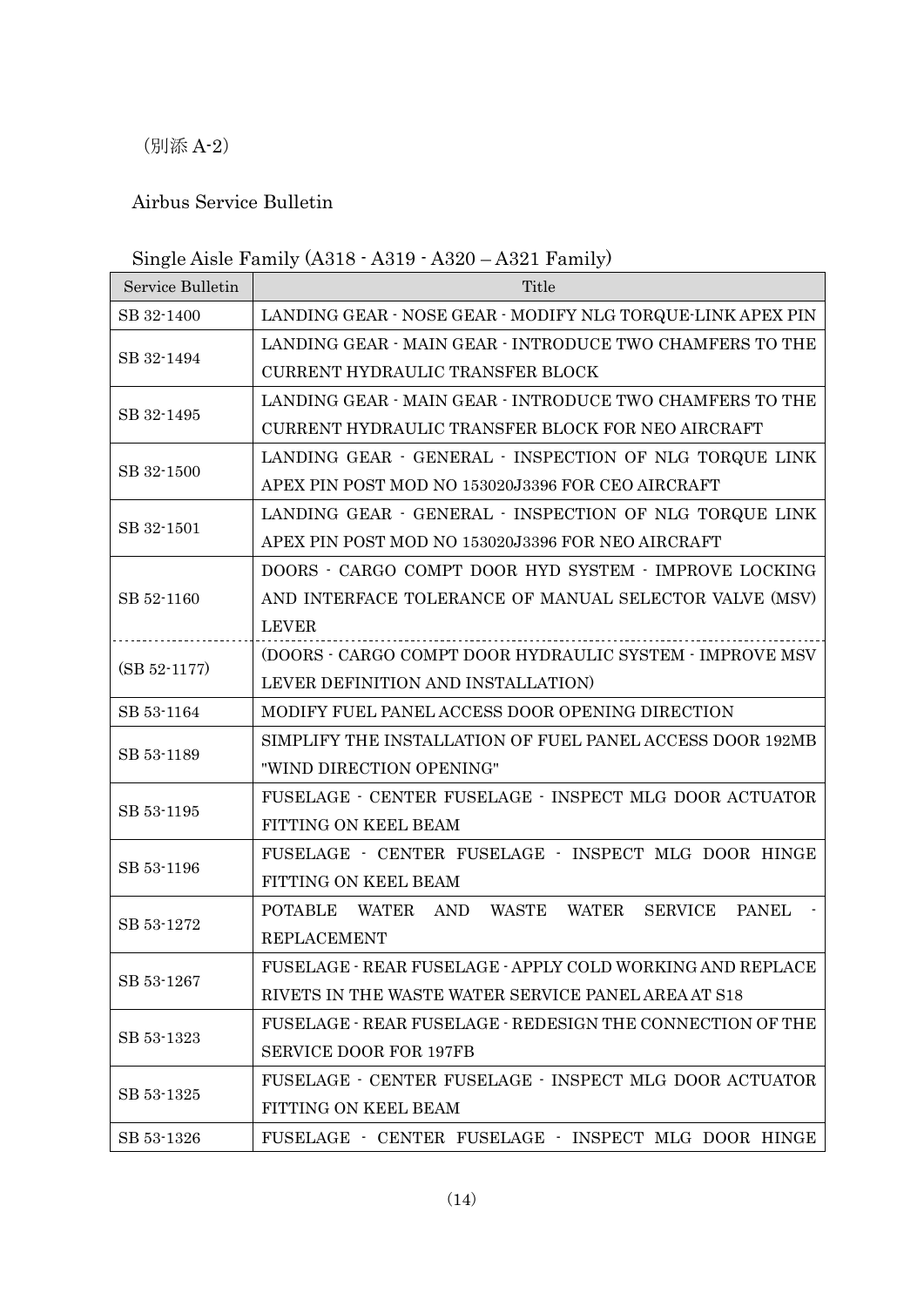|                    | FITTING ON KEEL BEAM                                         |
|--------------------|--------------------------------------------------------------|
| SB 54-1028         | NACELLE & PYLON - AFT MOVABLE FAIRING - RIB 5 REDESIGN       |
| SB 54-1042         | NACELLES / PYLONS - PRESSURE RELIEF<br><b>HOOK</b><br>DOOR - |
|                    | REPLACEMENT PROCEDURE FOR NEO AIRCRAFT                       |
| SB 55-1034         | STABILIZERS - ELEVATORS - A320 FAM ELEVATOR WEIGHT CHECK     |
| SB 55-1041         | STABILIZERS - RUDDER SIDE SHELL SANDWICH REPAIR INSPECTION   |
| SB 55-1046         | STABILIZERS - ELEVATOR - INSPECTION OF ELEVATOR UPPER AND    |
|                    | LOWER SKIN PANELS FOR LIQUID INGRESS                         |
|                    | WINDOWS - FIXED WINDOWS - INSPECTION OF SAINT-GOBAIN SULLY   |
| SB 56-1022         | FRONT WINDSHIELD ON CEO AIRCRAFT                             |
| SB 56-1023         | WINDOWS - FIXED WINDOWS - INSPECTION OF SAINT-GOBAIN SULLY   |
|                    | FRONT WINDSHIELD ON NEO AIRCRAFT                             |
| SB 71-1061         | POWER PLANT - FAN COWL DOORS - INTRODUCE AN IMPROVED OIL     |
|                    | FILLER DOOR LATCH DESIGN ON IAE ENGINE                       |
| SB 71-1068         | POWER PLANT - FAN COWL DOORS - INTRODUCE NEW FAN COWL        |
|                    | DOOR LATCH WITH KEY & FLAG ON CFM56-5A/5B ENGINE             |
| SB 71-1069         | POWER PLANT - FAN COWL DOORS - INTRODUCE NEW FAN COWL        |
|                    | DOOR LATCH WITH KEY & FLAG ON IAE V2500 ENGINE               |
| SB 80-1004         | STARTING - ENGINE STARTING SYSTEM - INTRODUCE IMPROVED       |
|                    | PACKAGE FOR STARTER IAE V2500 ENGINE                         |
| GOODRICH SB        |                                                              |
| GRAA320NEO-        | EXHAUST - THRUST REVERSER - BLOCKER DOOR FAIRING             |
| A-78-30-0024-      | <b>INSPECTION</b>                                            |
| $00001 - 930A - D$ |                                                              |

Long Range Family (A330- A340 Family) & Extra Large Body (A350)

| Service Bulletin | Title                                                                   |
|------------------|-------------------------------------------------------------------------|
| SB 32-P001       | LANDING GEAR · NOSE LANDING GEAR (NLG) · REMOVE FLEX                    |
|                  | UNLOCK ACTUATOR HOSES GUIDES AND L-BRACKETS IN NLG BAY                  |
| SB 32-3167       | LANDING<br>GEAR-WHEELS-INTRODUCE<br><b>POSITIVE</b><br><b>RETENTION</b> |
| SB 32-4206       | FEATURE FOR GOODRICH MESSIER MLG BASIC WHEEL TIE BOLTS                  |
| SB 52-3076       | IMPROVE SERVICE PANEL ACCESS DOORS IN SECTION 16/17/18                  |
| SB 52-4087       |                                                                         |
| SB 52-5010       |                                                                         |
| SB 52-3086       | MODIFICATION OF LATCHING MECHANISM OF POTABLE<br><b>WATER</b>           |
| SB 52-4094       | <b>SERVICE PANEL</b>                                                    |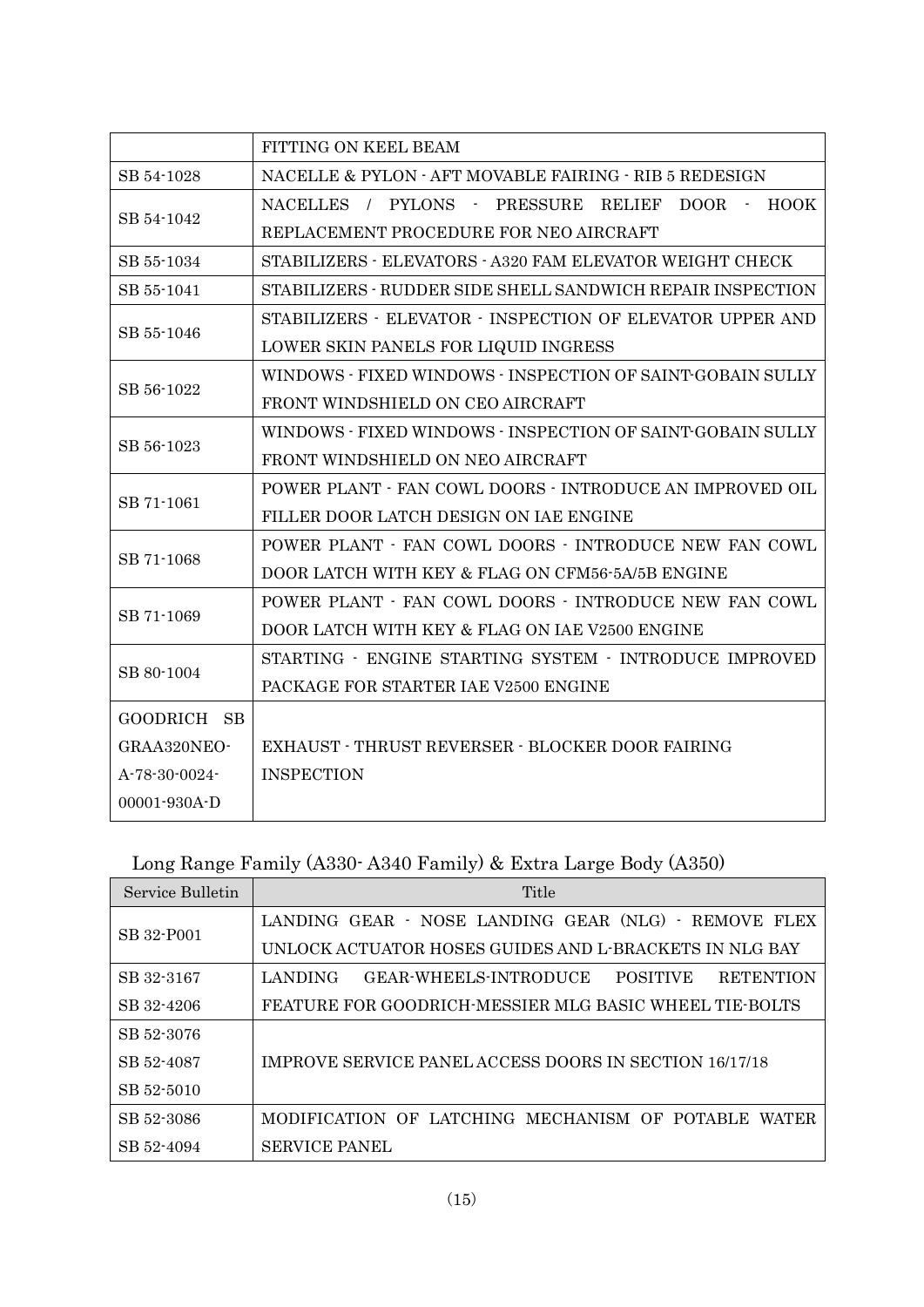| SB 52-5019       |                                                                 |
|------------------|-----------------------------------------------------------------|
| SB 52-3108       | IMPROVE SERVICE PANEL ACCESS DOORS IN SECTION 16 AND 18         |
| SB 52-4111       |                                                                 |
| SB 52-5032       | (SUPERSEDE A330-52-3076/A340-52-4087/A340-52-5010 RESPECTIVELY) |
| SB 53-3097       | FUSELAGE - REAR FUSELAGE - REINFORCE THE FUSELAGE SKIN          |
|                  | BETWEEN FR54 AND FR55 IN THE AREA OF THE VHF2 ANTENNA           |
| SB 53-3112       | FUSELAGE - REAR FUSELAGE - RELOCATE VHF 2 ANTENNA               |
| SB 54-3036       | NACELLES PYLONS - PYLONS - MODIFY TORQUE VALUE                  |
| SB 57-P042       | WINGS - DROOP NOSE - INSPECTION OF DROOP NOSE INBOARD SEAL      |
|                  | <b>ATTACHMENT</b>                                               |
| SB 57-4130       | WINGS - LEADING EDGE AND LEADING EDGE DEVICES - INSPECT         |
| SB 57-3123       | SLAT TRACK AT FRONT STOP ATTACHMENT                             |
|                  | POWER PLANT - FAN COWL - INTRODUCE FASTENER AND NUTPLATE        |
| SB 71-P010       | LOCKING MECHANISM FOR MINI-LAP 1                                |
| <b>SB PW4ENG</b> | ENGINE - VANE CLUSTER ASSEMBLY, 4TH STAGE LOW PRESSURE          |
| $72 - 251$       | TURBINE (LPT) - INSPECTION FOR SUSPECT VANE CLUSTERS            |

## Double Deck (A380)

| Service Bulletin | Title                                                                                                               |
|------------------|---------------------------------------------------------------------------------------------------------------------|
| SB 52-8017       | MODIFY<br>WASTE<br>SERVICE PANEL<br>171AL<br>DOOR.<br>TO.<br><b>IMPROVE</b>                                         |
|                  | <b>HANDLING</b>                                                                                                     |
|                  | TRAILING<br>AND<br>TRAILING EDGE<br>EDGE<br><b>DEVICES</b><br><b>WINGS</b>                                          |
| SB 57-8031       | INSPECTION OF THE PIVOT BRACKETS AT MOVABLE FLAP-TRACK                                                              |
|                  | <b>FAIRING 3</b>                                                                                                    |
| SB 57-8032       | INSPECT POST-MOD 68729 MOVABLE FLAP TRACK FAIRING No.6, AFT                                                         |
|                  | KINEMATIC U-FRAME                                                                                                   |
| SB 57-8041       | WINGS - MOVEABLE SURFACE - INSPECTION OF THE PIVOT                                                                  |
|                  | BRACKETS MOVABLE FLAP-TRACK FAIRING 4                                                                               |
|                  | <b>EDGE</b><br><b>WINGS</b><br><b>TRAILING</b><br><b>EDGE</b><br>AND<br><b>TRAILING</b><br><b>DEVICES</b><br>$\sim$ |
| SB 57-8045       | INSPECTION OF CONNECTION BETWEEN MID FLAP AND MOVABLE                                                               |
|                  | FLAP TRACK FAIRING 3 & 4 - H-BRACKET                                                                                |
| SB 57-8059       | WINGS - TRAILING EDGE AND TRAILING EDGE DEVICES - FLAP                                                              |
|                  | <b>TRACKS</b><br>$\mathcal{S}$<br>AND.<br>No.<br>REDESIGNED FAIRING<br>No.<br>$\overline{4}$<br><b>BRACKET</b>      |
|                  | <b>INSPECTION</b>                                                                                                   |
| SB 57-8071       | WINGS - LEADING EDGE - REVISE GOOSE-NECK BRACKETS AND                                                               |
|                  | INTERCOSTALS AT DROOP NOSE LOWER PANEL                                                                              |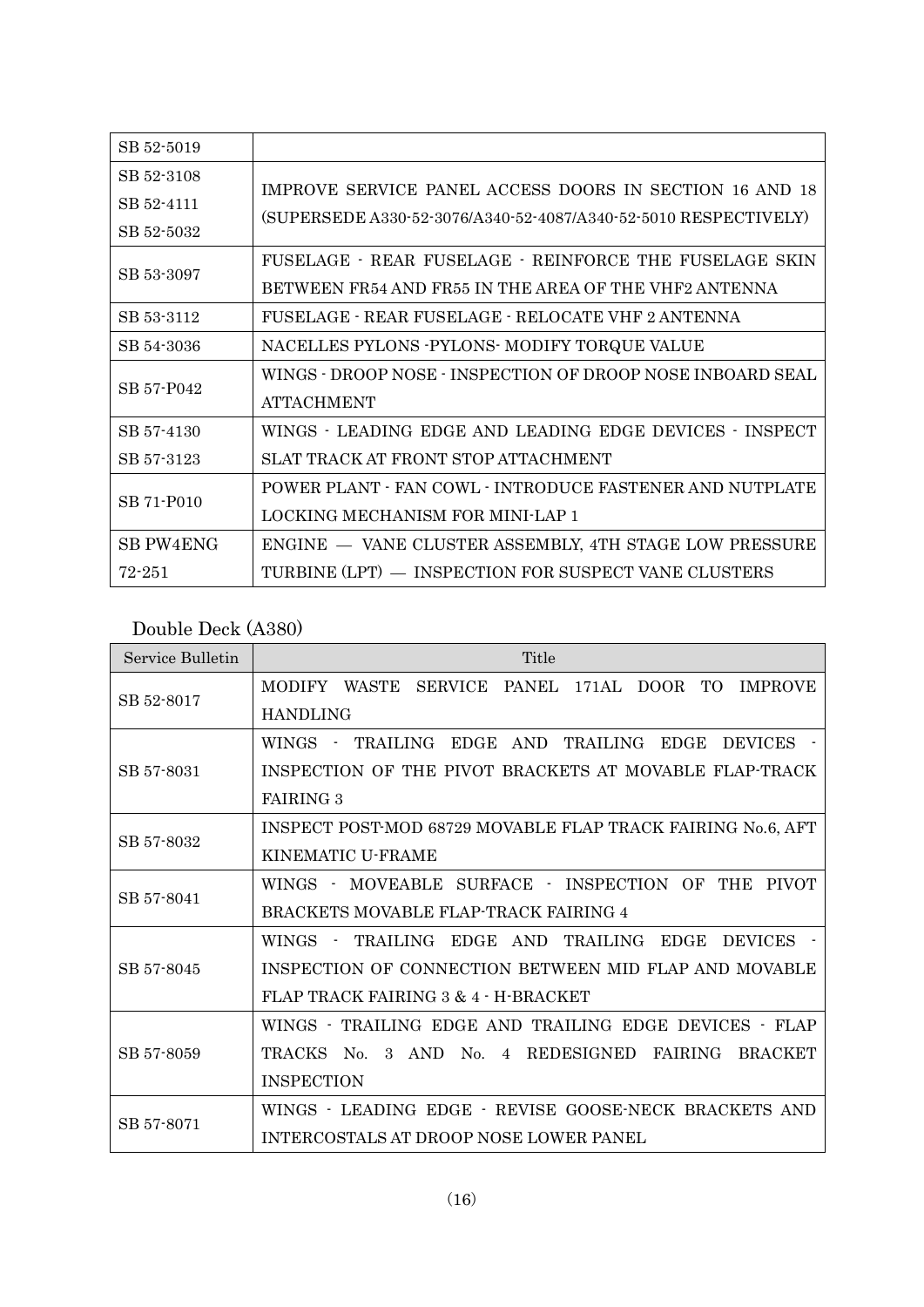| SB 57-8090 | WINGS - TRAILING EDGE AND TRAILING EDGE DEVICES -          |
|------------|------------------------------------------------------------|
|            | INSPECTION OF FLAP TRACK FAIRING 3 PIVOT BRACKET SUPPORT   |
|            | <b>RING</b>                                                |
|            | WINGS - TRAILING EDGE AND TRAILING EDGE DEVICES -          |
| SB 57-8091 | REINFORCE FLAP TRACK 6 INTERFACE AGAINST AERODYNAMIC       |
|            | <b>LOADS</b>                                               |
|            | WING -TE/TE DEVICES - INTRODUCE OPTIMIZED FWD FITTING, AFT |
| SB 57-8092 | ATTACHMENT BRACKET AND STRUCTURE AT WING INTERFERENCE      |
|            | WITH FLAP TRACK 6                                          |
|            | WINGS - FAIRINGS - REDESIGN FLAP TRACK FAIRING 6 BASED ON  |
| SB 57-8093 | NEW AERODYNAMIC SHAPE                                      |
|            | WINGS - TRAILING EDGE AND TRAILING EDGE DEVICES - OPTIMIZE |
| SB 57-8094 | FAIRING BRACKET AT FLAP TRACK 6                            |
|            | WINGS - INSPECTION OF POST-MOD MOVABLE FLAP TRACK FAIRING  |
| SB 57-8096 | #6, AFT KINEMATIC ELEMENTS AND INTERFACES OF TRACK BEAM    |
|            | <b>AND FLAP</b>                                            |
|            | WINGS - FAIRINGS - INSPECTION OF MOVABLE FLAP TRACK        |
| SB 57-8099 | FAIRINGS 3 AND 4 AFT KINEMATICS                            |
|            | WINGS - MOVABLE FLAP TRACK FAIRING - INSPECTION OF         |
| SB 57-8106 | MOVABLE FTF NO. 3 & 4, MID FAIRING AND TAIL CONE U-FRAME   |
|            | WINGS - TRAILING EDGE AND TRAILING EDGE DEVICES - OPTIMIZE |
| SB 57-8121 | SIDE LOAD STAY AND FAIRING BRACKETS AT FLAP TRACK STATION  |
|            | 3 AND TRACK STATION 4                                      |
|            | WINGS - TRAILING EDGE AND TRAILING EDGE DEVICES - ADAPT    |
| SB 57-8122 | COMPRESSION PADS ON TRACK STATION 3                        |
|            | WINGS - TRAILING EDGE AND TRAILING EDGE DEVICES - ADAPT    |
| SB 57-8123 | COMPRESSION PADS ON TRACK STATION 4                        |
|            | WINGS - FAIRINGS - REINFORCE FLAP TRACK FAIRING 3 AGAINST  |
| SB 57-8124 | AERODYNAMIC LOADS                                          |
| SB 57-8129 | WINGS - FAIRINGS - REINFORCE FLAP TRACK FAIRING 4 AGAINST  |
|            | AERODYNAMIC LOADS                                          |

# Wide Body Family (A300- A310 Family)

| Service Bulletin | Title                                                    |
|------------------|----------------------------------------------------------|
| ISB 25-6188      | EQUIPMENT/FURNISHINGS - INSPECTION - MLG BAY FR47 ACCESS |
|                  | PANELS.                                                  |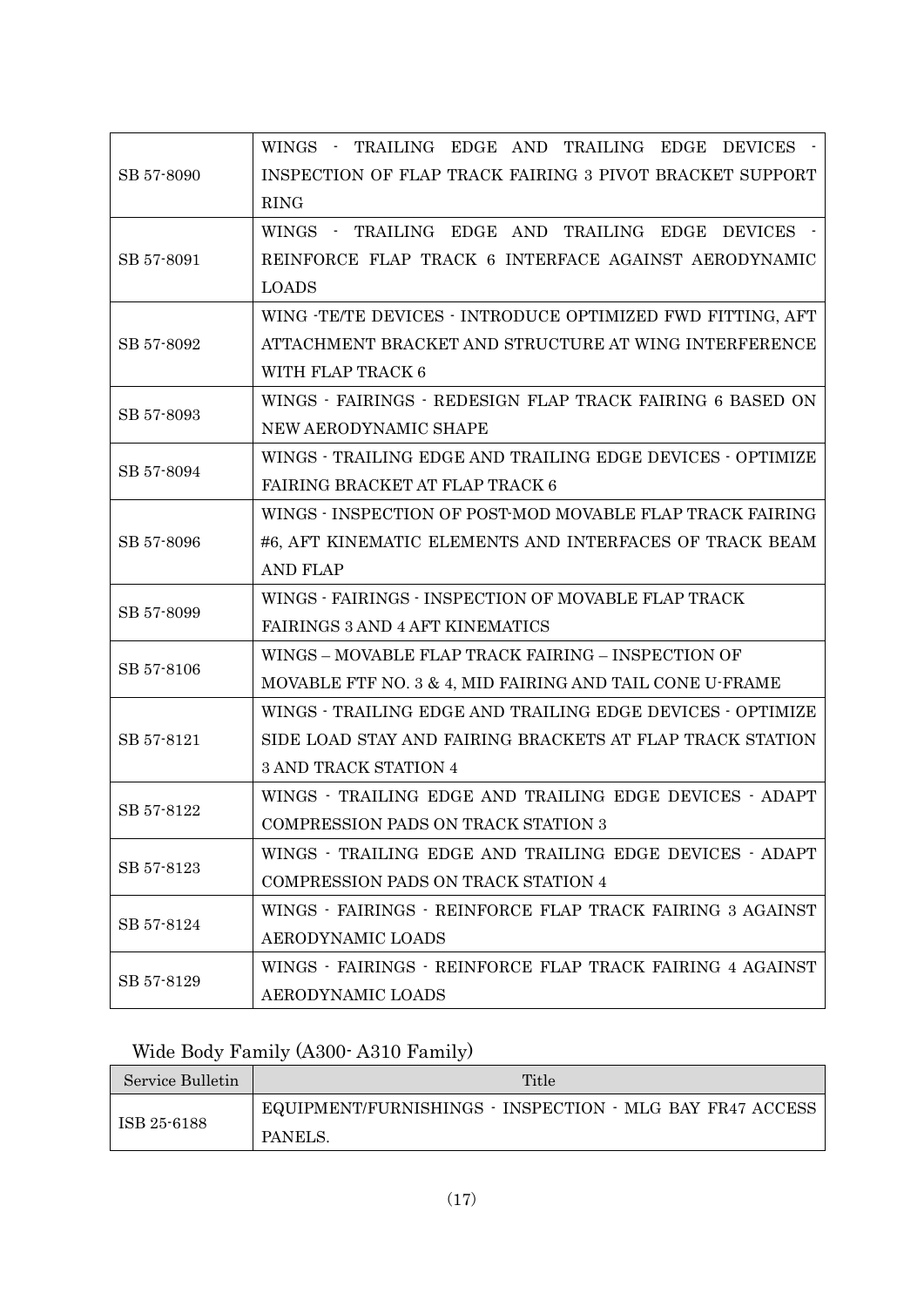| SB 29-0027       | SECTION 15 - MARKING AND IDENTIFICATION OF FILLING PIPES OF  |
|------------------|--------------------------------------------------------------|
|                  | HYDRAULIC GREEN-BLUE-YELLOW TANKS                            |
| SB 53-0396       | FUSELAGE - NOSE FUSELAGE - CHANGE OF THE MANUFACTURING       |
|                  | PROCESS FOR THE AFT NLG DOOR BOLT                            |
|                  | FUSELAGE - NOSE FUSELAGE - CHANGE OF THE MANUFACTURING       |
| SB 53-2142       | PROCESS FOR THE AFT NLG DOOR BOLT                            |
|                  | FUSELAGE - NOSE FUSELAGE - CHANGE OF THE MANUFACTURING       |
| SB 53-6182       | PROCESS FOR THE AFT NLG DOOR BOLT                            |
| CF6-80C2         | ENGINE - HIGH PRESSURE TURBINE ROTOR (72-53-00) - NEW        |
| SB 72-1283       | <b>STAGE 2 BLADES</b>                                        |
| or               |                                                              |
| CF6-80C2         | <b>ENGINE - HIGH PRESSURE TURBINE ROTOR (72-53-00) - NEW</b> |
| SB 72-1457       | <b>STAGE 2 HPTR BLADE</b>                                    |
| <b>or</b>        |                                                              |
| CF6-80C2         | ENGINE - HIGH PRESSURE TURBINE ROTOR ASSEMBLY (72-53-00) -   |
| SB 72-1519       | INTRODUCTION OF NEW STAGE 2 HPTR BLADE                       |
| <b>SB PW4ENG</b> | ENGINE - DUCT SEGMENT, THIRD STAGE LPT ASSEMBLY              |
| 72-488           | INCORPORATION OF DUCT SEGMENTS WITH INTEGRAL SEAL            |
|                  | PLATES; AND REVISED REPAIR DETAILS                           |
| <b>SB PW4ENG</b> | ENGINE - VANE CLUSTER ASSEMBLY, 4TH STAGE LOW PRESSURE       |
| 72-804           | TURBINE (LPT) - INSPECTION FOR SUSPECT VANE CLUSTERS         |
| Special          |                                                              |
| Instruction      | PW4000-94" HPT2 Blade Outer Air Seal Borescope Inspection    |
| No. 50F-21       |                                                              |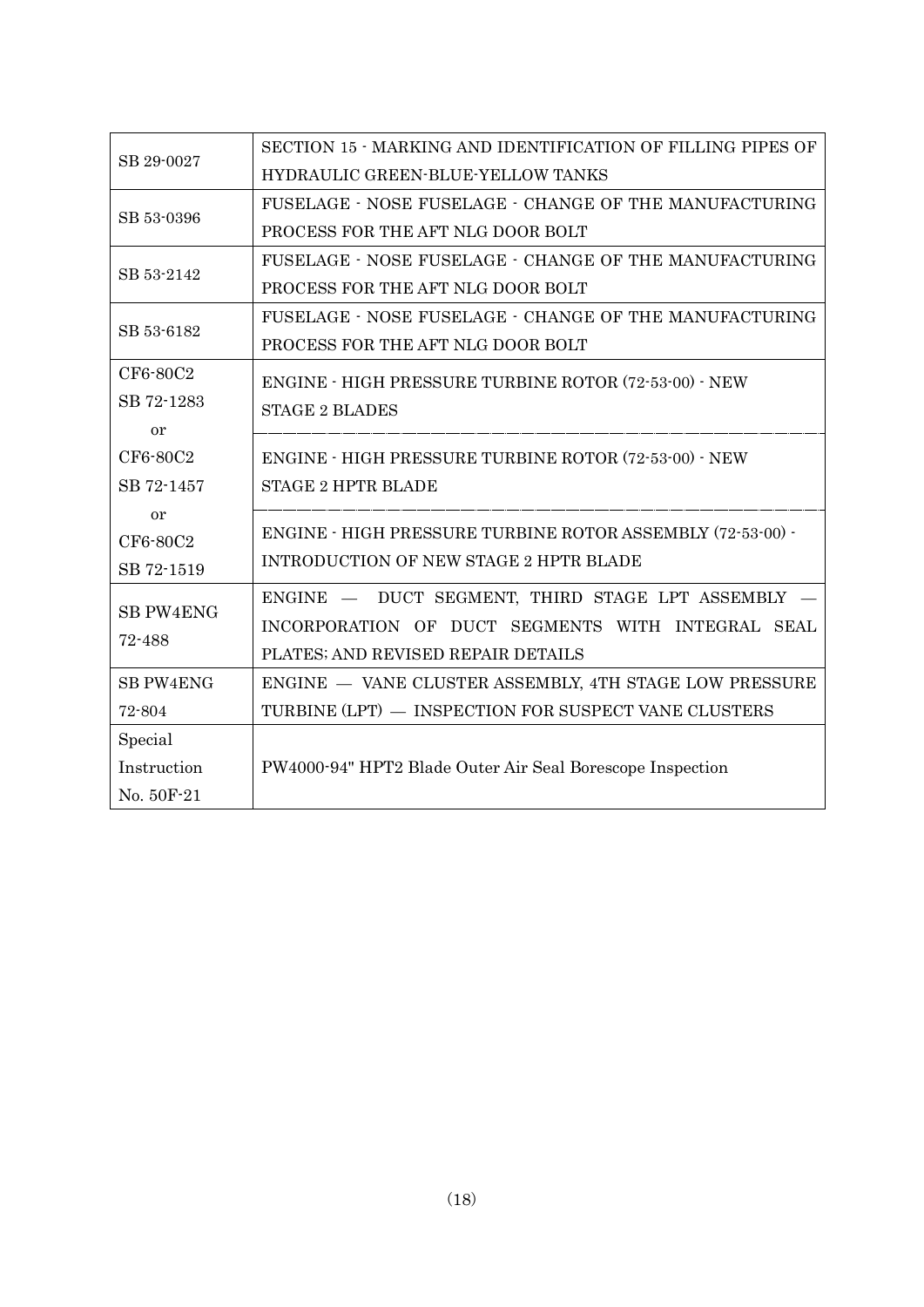(別添 A-3)

### Bombardier Service Bulletin

| Service Bulletin | Title                                                                       |
|------------------|-----------------------------------------------------------------------------|
| SB 84-11-46      | DHC-CA-54-29 - Nacelle Forward Cowl Door Loss on Takeoff - DHC-8 Series     |
|                  | 400                                                                         |
| SB 84-27-74      | Flight Controls - Rudder Actuator Bracket Nuts - Inspection and             |
|                  | Rectification - ModSum 4-114009                                             |
| SB 84-32-65      | DHC-CA-32-65, DHC-CA-32-86, DHC-CA-32-126 - Landing Gear - NLG - Loss       |
| SB 84-32-110     | of Pivot Pin Retaining Bolt - DHC-8 Series 400                              |
| SB 84-32-145     |                                                                             |
|                  | Landing Gear · NLG Pivot Pin Retention Bolt · Introduction of NAS6204-14D   |
| SB 84-32-161     | Bolt Replacing 47205-3 Bolt to Create Assembly 47100-25/47200-33 - ModSum   |
|                  | 4-114020                                                                    |
| SB 670BA-32-016  |                                                                             |
| SB 670BA-32-017  | RJX-CA-32-19, Loss of MLG Door Lower Panel (FAA SR 08.031, 032)             |
| SB 670BA-32-038  | RJX-CA-32-37, CRJ 1000 MLG Door Brush Damaged/ Missing (CRJ1000 only)       |
| SB 670BA-32-042  |                                                                             |
| SB 670BA-32-043  | RJX-CA-32-46, CRJ 700 MLG Door FWD Member Cracking                          |
| SB 670BA-32-057  | RJX-CA-32-31, NLG Aft door failure                                          |
| SB 670BA-49-013  | RJX-CA-78-3, APU Exhaust Acoustic Liner Separation                          |
| SB 670BA-54-007  | RJX-CA-54-8, Upper Engine Pylon - Missing Hardware                          |
| SB 670BA-78-008  | RJX-CA-54-4, Nacelle Transcowl - Inner/Outer Joint Extrusion Cracking       |
| SB 670SH-78-039  | Nacelle · Thrust Reverser · Installation of an Omega Seal Retainer Cleat on |
|                  | the Transcowl Assembly                                                      |
|                  | Nacelle · Thrust Reverser · Modification Plate Relocation on the Transcowl  |
| SB 670SH-78-040  | Assembly                                                                    |
| SB 601R-78-021   | RJ-CA-78-3, Engine Exhaust Nozzle Departures In-Flight (FAA SR 05.335)      |
| SB 601R-71-030   |                                                                             |
| SB 601R-71-031   | CAW RJ-CA-71-6: Engine Fan Cowl Departures In-Flight                        |
| SB 601R-71-034   |                                                                             |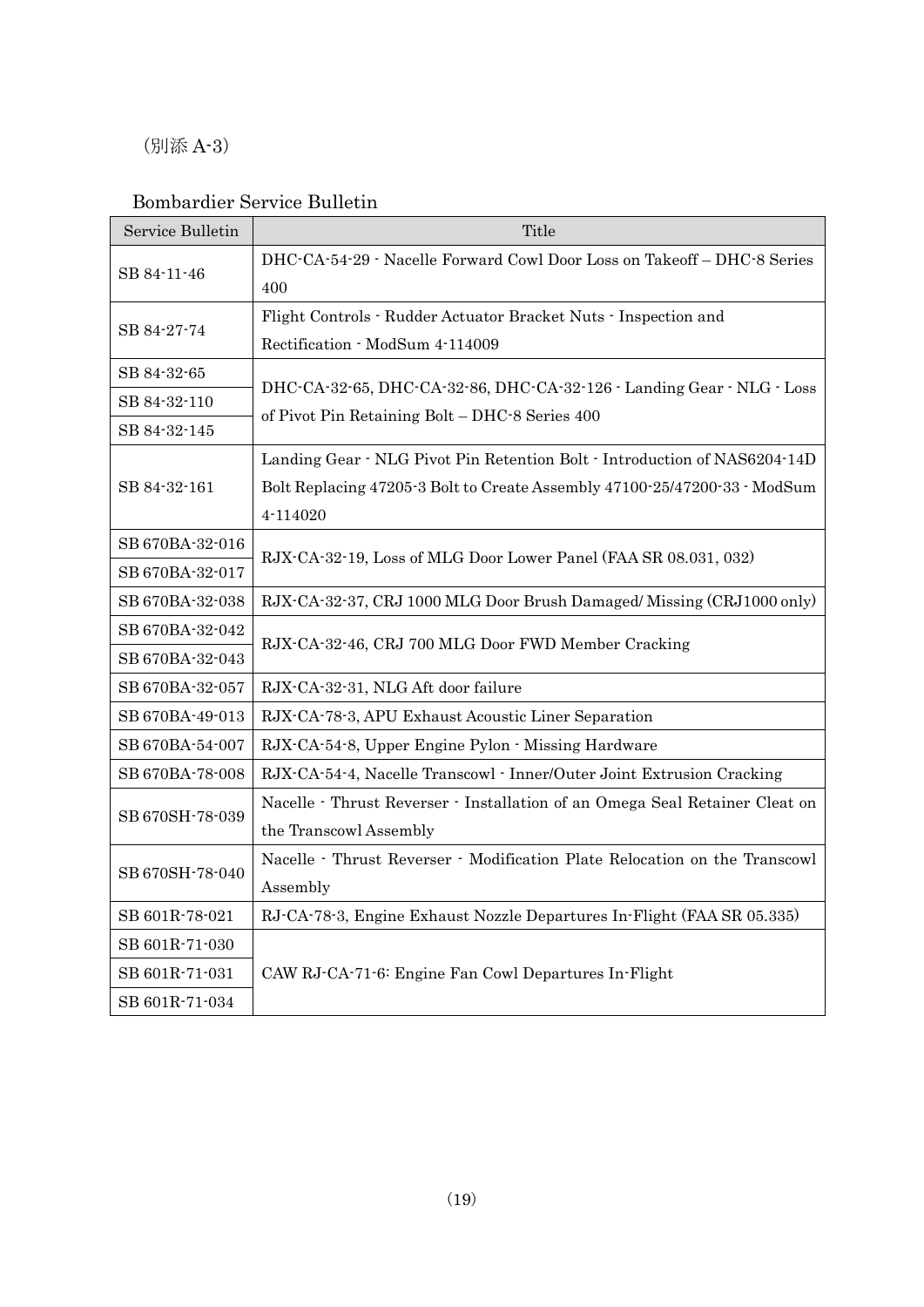(別添 A-4)

#### Embraer Service Bulletin

| Service Bulletin | Title                                                     |
|------------------|-----------------------------------------------------------|
| SB 170-36-0028   | PNEUMATIC - PRECOOLER INLET DUCT REPLACEMENT              |
| SB170-53-0074    | FUSELAGE - INSPECTION OF APU OIL COOLER SCOOP FOR DAMAGE  |
|                  | AND PROPER RETENTION                                      |
|                  | REPLACEMENT OF THE RAM-AIR INLET-DOOR ASSEMBLY WITH       |
| SB 170-53-0146   | <b>FIXED RAM-AIR INLETS</b>                               |
| SB 170-54-0016   | NACELLES/PYLONS - PYLON DRAIN TUBE REPLACEMENT            |
| SB 170-55-0010   | STABILIZERS - INSTALLATION OF DIMPLED WASHERS IN VERTICAL |
|                  | STABILIZER AERODYNAMIC SEALS ATTACHING PARTS              |
|                  | WINGS - POLYURETHANE TAPE INSTALLATION ON THE GLASS       |
| SB 170-57-0074   | TRANSPARENCY OF<br>THE INTEGRATED ANTI-COLLISION AND      |
|                  | POSITION LIGHTS                                           |
| SB 170-21-0068   | AIR CONDITIONING - RAM AIR INLET DOOR - MISSING HARDWARE  |
|                  | <b>INSPECTION</b>                                         |
| SB190-53-0036    | FUSELAGE - INSPECTION OF APU OIL COOLER SCOOP FOR DAMAGE  |
|                  | AND PROPER RETENTION                                      |
| SB 190-21-0061   | AIR CONDITIONING - RAM AIR INLET DOOR - MISSING HARDWARE  |
|                  | <b>INSPECTION</b>                                         |
| SB 190-57-0058   | WINGS - POLYURETHANE TAPE INSTALLATION ON THE GLASS       |
|                  | THE INTEGRATED ANTI-COLLISION<br>TRANSPARENCY OF<br>AND   |
|                  | <b>POSITION LIGHTS</b>                                    |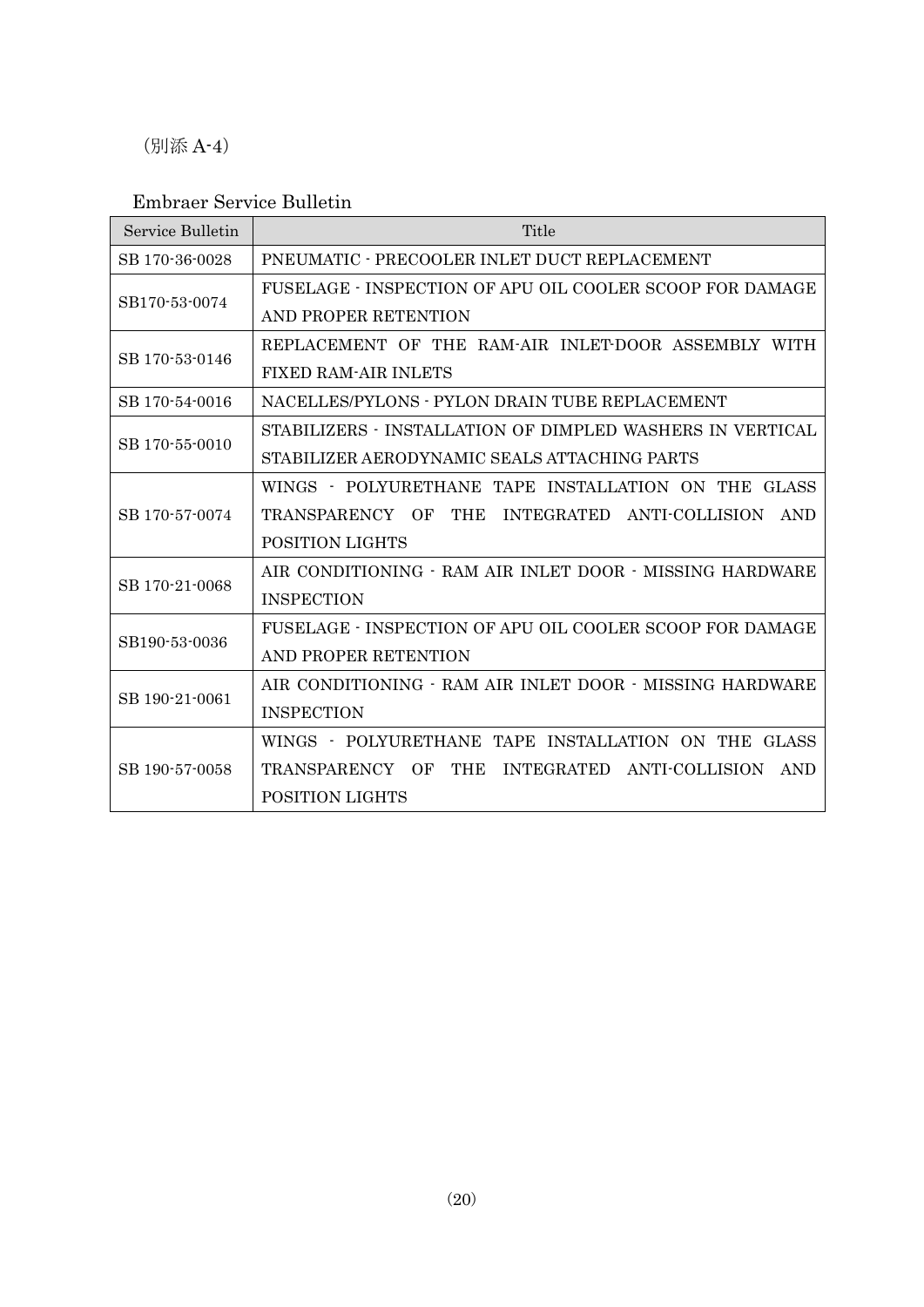(別添 A-5)

### SAAB Service Bulletin

| Service Bulletin | Title                                                       |
|------------------|-------------------------------------------------------------|
| SB340-11-012     | PLACARDS AND MARKINGS - PLACARD FOR PROPER LOCKING OF       |
|                  | <b>ENGINE HINGE COWLING</b>                                 |
|                  | HYDRAULIC POWER - MAIN HYDRAULIC SYSTEM - REPLACEMENT OF    |
| SB340-29-023     | THE HYDRAULIC ACCUMULATORS                                  |
|                  | HYDRAULIC POWER - MAIN HYDRAULIC SYSTEM - INTRODUCTION      |
| SB340-29-024     | OF NEW HYDRAULIC ACCUMULATORS                               |
|                  | ICE & RAIN PROTECTION - WINDSHIELD WIPERS - INSPECTION OF   |
| SB340-30-075     | THE WIPER ARM ASSEMBLY                                      |
| SB340-32-067     | LANDING GEAR - MAIN LANDING GEAR - NEW WHEEL AXLE NUTS      |
| SB340-32-076     | LANDING GEAR - BRAKE ASSEMBLY WITH ATTACHED AXLE SPACER     |
|                  | LANDING GEAR - INSTALLATION OF NEW RETRACT ACTUATOR         |
| SB340-32-124     | BRACKET ATTACHMENT BOLT (RABAB)                             |
|                  | LANDING GEAR · SHOCK STRUT · INSPECT AXLE ADAPTOR DOWEL     |
| SB340-32-133     | <b>HOLES</b>                                                |
| SB340-55-030     | STABILIZERS - RUDDER - REPLACEMENT OF THE RUDDER STOP       |
|                  | POWERPLANT - INSPECTION OF AVIBANK LATCH ON NACELLE FWD     |
| SB340-71-035     | COWLING DOORS 7271110-501/601 AND INSTALLATION OF NEW LATCH |
|                  | TRIGGER                                                     |
|                  | POWERPLANT - FORWARD ENGINE COWL DOOR - INSPECTION OF       |
| SB340-71-060     | FRAMES AND ANGLES ON THE FORWARD ENGINE COWL DOORS          |
|                  | PLACARDS AND MARKINGS - PLACARD FOR PROPER LOCKING OF       |
| SB2000-11-002    | <b>ENGINE HINGED COWLING</b>                                |
|                  | HYDRAULIC POWER · MAIN HYDRAULIC SYSTEM · INTRODUCTION      |
| SB2000-29-024    | OF NEW HYDRAULIC ACCUMULATORS                               |
| SB2000-32-015    | LANDING GEAR - MLG DOOR - PREVENT LOOSEING OF BOLTS         |
| SB2000-32-025    | LANDING GEAR - MLG DOOR - PREVENT LOOSEING OF BOLTS         |
| SB2000-32-028    | LANDING GEAR - REAR MLG DOOR - MODIFY HINGE FITTING         |
| SB2000-55-010    | STABILIZERS - INSTALLATION OF REINFORCEMENT ON THE RUDDER   |
|                  | <b>FAIRING STRUCTURE</b>                                    |
| SB2000-56-002    | WINDOWS - REPLACEMENT OF THE WINDSHIELD WIPER SPOILER       |
| SB2000-56-003    | WINDOWS - INSPECTION OF WINDSHIELD WIPER SPOILER            |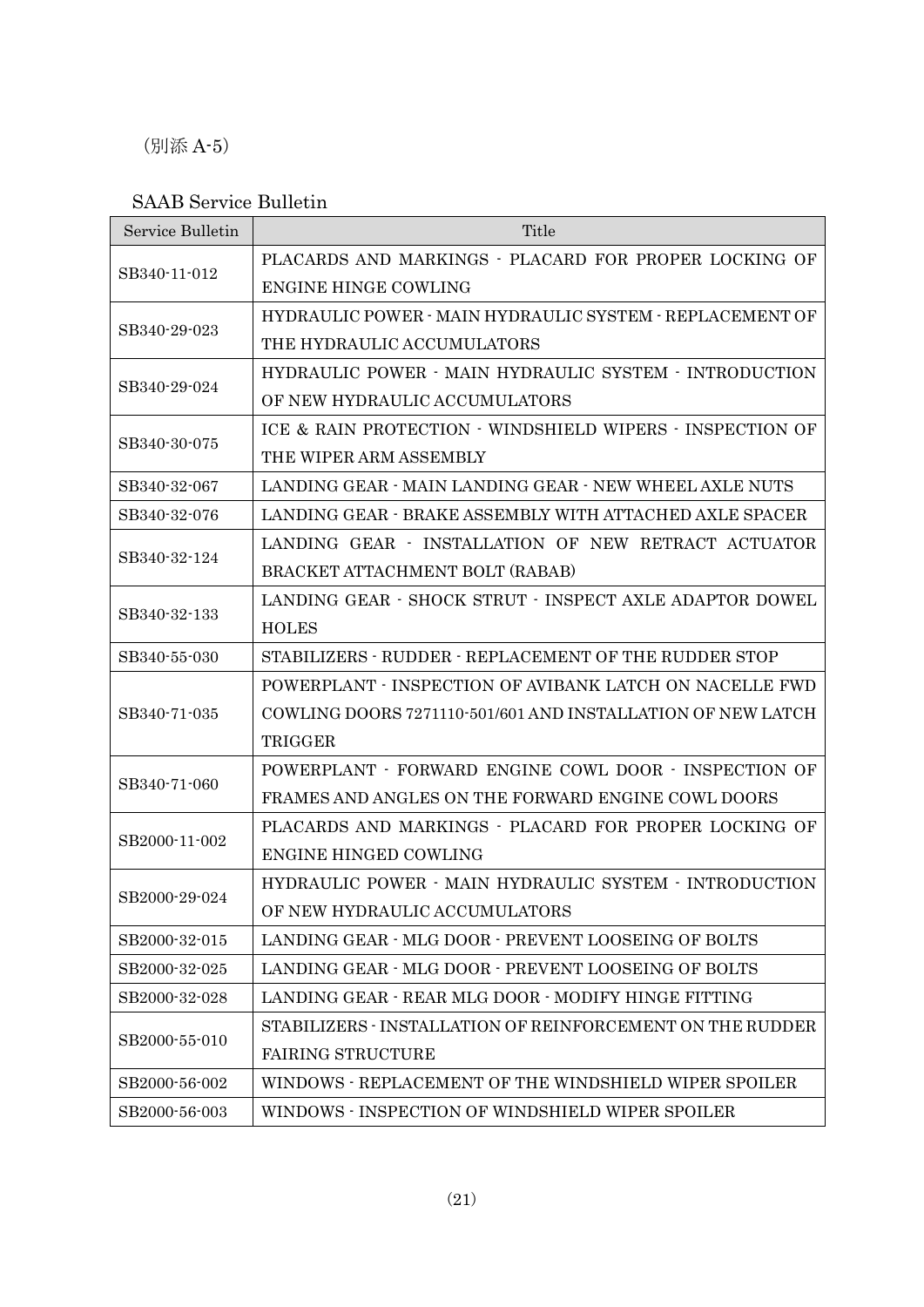(別添 A-6)

### ATR Service Bulletin

| Service Bulletin | Title                                                                           |
|------------------|---------------------------------------------------------------------------------|
| ATR42-11-0025    | Placards and Markings - Main landing gear doors - Install "NO STEP"             |
|                  | markings                                                                        |
| ATR42-11-0028    | Placards and Markings · Nacelles · Installation of exterior placards on lateral |
|                  | cowls                                                                           |
| ATR42-32-0048    | Landing Gear · NLG · Axle replacement                                           |
|                  | FUSELAGE - WING-TO-FUSELAGE FAIRING PANELS AND UPPER                            |
| ATR42-53-0082    | COWLS - ADD CUP WASHERS UNDER THE FASTENERS AND CHANGE                          |
|                  | PLIER ATTACH MATERIAL.                                                          |
| ATR42-53-0123    | FUSELAGE - KARMAN PANEL 291BL INSPECTION.                                       |
| ATR42-53-0125    | WING/FUSELAGE - KARMANS - REPLACE KARMAN PANEL 191BL.                           |
| ATR42-54-0030    | Nacelles/Pylons - Oil cooler - Replacement of rear flaps                        |
| ATR42-54-0031    | Nacelles/Pylons · Oil cooler · Replacement of rear flaps                        |
|                  | Placards and Markings - Main landing gear doors - Install "NO STEP"             |
| ATR72-11-1023    | markings                                                                        |
| ATR72-11-1026    | Placards and Markings · Nacelles · Installation of exterior placards on lateral |
|                  | cowls                                                                           |
| ATR72-32-1047    | LANDING GEAR - NLG - AXLE REPLACEMENT.                                          |
| ATR72-52-1074    | Doors - MLG folding door - Improvement of attachment device                     |
| ATR72-52-1083    | Doors - MLG doors hinges - Install axle locking device                          |
|                  | FUSELAGE - WING-TO-FUSELAGE FAIRING PANELS AND UPPER                            |
| ATR72-53-1044    | COWLS - ADD CUP WASHERS UNDER THE FASTENERS AND CHANGE                          |
|                  | PLIER ATTACH MATERIAL.                                                          |
|                  | WINGS - INNER SLAT AND LOWER SURFACE REAR PARTS - MODIFY                        |
| ATR72-57-1005    | HINGE PIN STOP.                                                                 |
| ATR72-57-1044    | Wings · LH and RH flap support arms at rib 13 · Replace fairing omega           |
|                  | supports                                                                        |